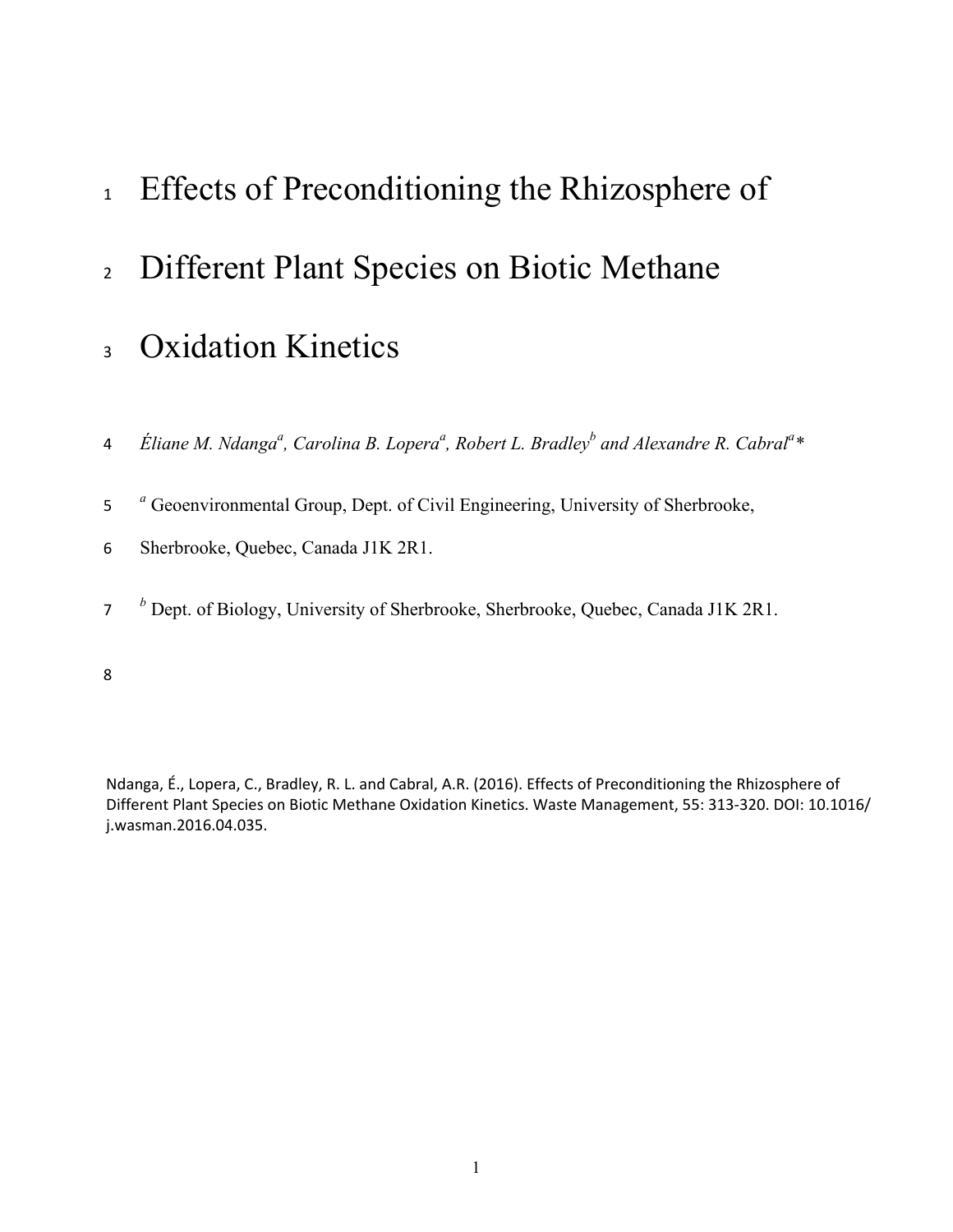# **ABSTRACT**

 The rhizosphere is known as the most active biogeochemical layer of the soil. Therefore, it could be a beneficial environment for biotic methane oxidation. The aim of this study was to document - by means of batch incubation tests - the kinetics of methane oxidation 13 in rhizospheric soils that were previously exposed to methane. Three  $CH_4$  pre-exposure zones were sampled; the never-before pre-exposed, the moderately pre-exposed and the very pre-exposed. For each zone, 3 different plant species were considered. All of the 16 samples were placed in Mason jars and submitted to the same initial CH<sub>4</sub> concentration. CH4 consumption started in less than 3 days and ended in less than a week. The results 18 showed that the fastest CH<sub>4</sub> consumption occurred for the rhizospheric soil that was moderately pre-exposed. However, no statistically significant differences were found in the CH4 oxidation kinetic parameters (lag time and half-life) of all the rhizospheric soils, 21 suggesting that methane oxidation did not depend on plant species or CH<sub>4</sub> pre-exposure levels, for the soils and plants tested herein. The oxidation rate values obtained were higher than those reported in the reviewed literature for unplanted landfill cover soils.



**KEYWORDS:** Rhizosphere, methane oxidation, kinetics, vegetation, preconditioning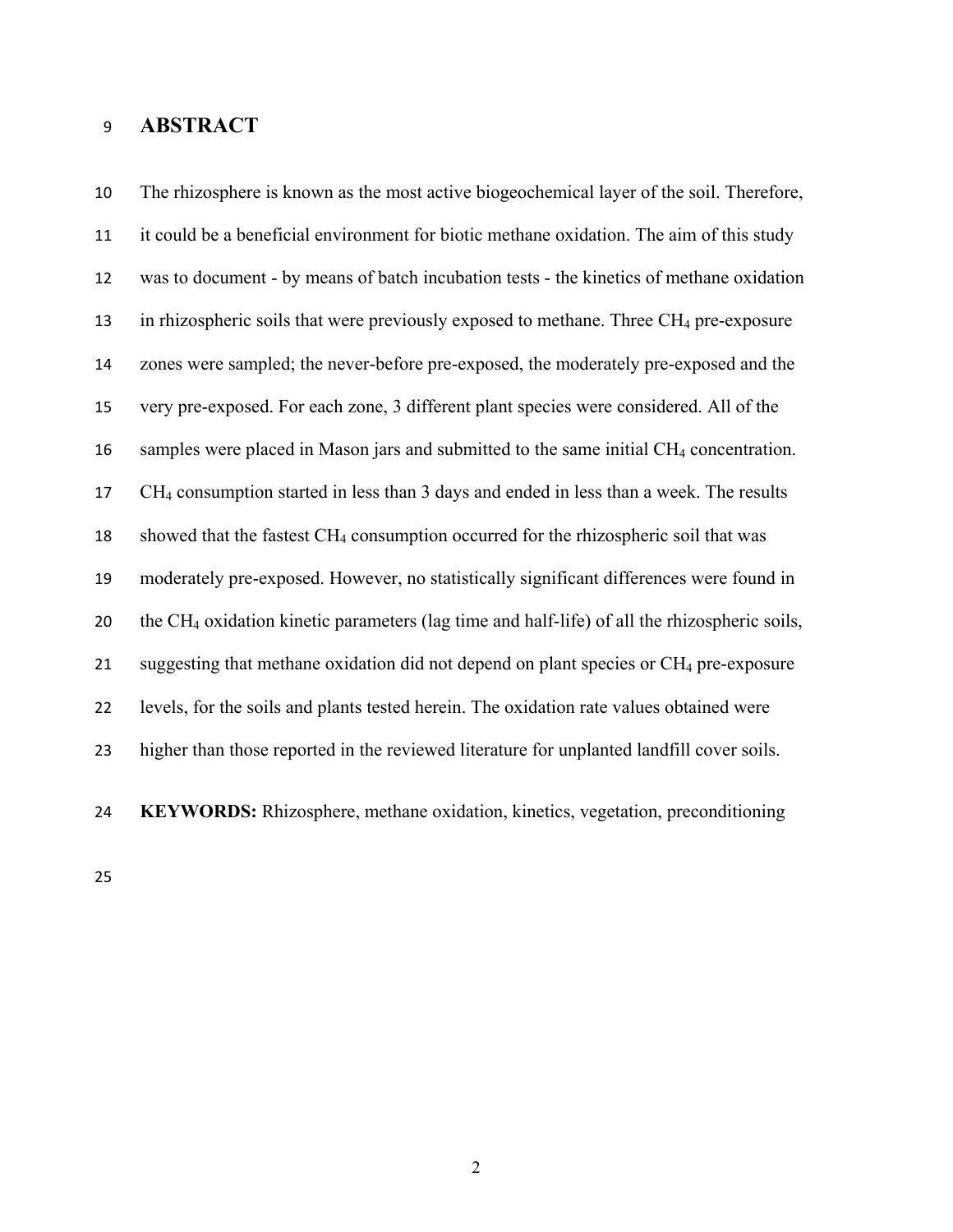# **TOC/ABSTRACT ART.**



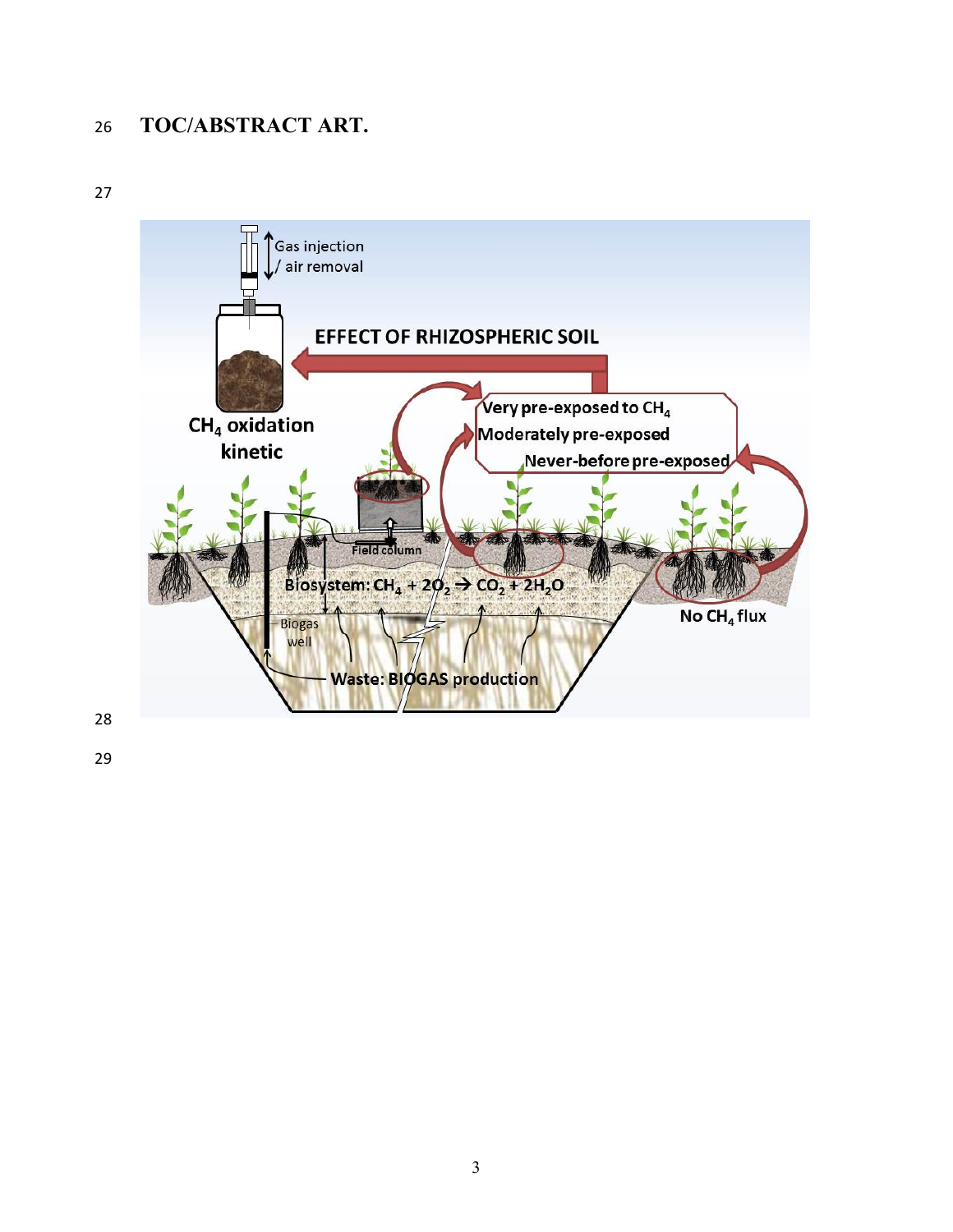### **INTRODUCTION**

 Biotic methane oxidation is a highly efficient biogeochemical process to reduce CH4 emissions from landfills through the use of engineered biosystems. These biosystems are typically made up of a sequence of soil layers that promote the development of methane 34 oxidizing bacteria, which use  $CH_4$  as their energy source.<sup>1</sup>

35 Although methane oxidation  $(CH_4$ -ox) has been extensively documented, there are a limited number of studies on the effects of vegetation on methanotrophic activity and  $CH_4$  oxidation efficiency in landfills. Among these studies, Bohn et al.<sup>2</sup> and Reichenauer 38 et al.<sup>3</sup> assessed the impact of several types of plant covers on  $CH_4$  oxidation. Their studies concluded that CH4 oxidation efficiencies of the tested biosystems differed, and 40 that vegetation enhanced biotic CH<sub>4</sub> oxidation[.](#page-21-0) Wang et al.<sup>4</sup> evaluated how *Chenopodium album* L. affected methanotrophic activity. They observed a significant increase in the total number of soil culturable bacteria in soils seeded with *C. album* L. and exposed to 43 landfill gas. According to Wang et al.<sup>4</sup>, the total number of methanotrophic bacteria in the seeded soils exposed to landfill gas was significantly higher than in soils either not [5](#page-21-1) exposed to landfill gas or seeded. In a recent study, Ndanga et al.<sup>5</sup> reported the impact of *Trifolium repens* L., *Phleum pratense* L., and a mixture of both on aerobic CH4 oxidation. Ndanga et al[.](#page-21-1)<sup>5</sup> performed column studies in the laboratory and in the field and concluded that the influence of vegetation on methane oxidation was not noticeable for loadings up 49 to approximately 100 g  $m^{-2} d^{-1}$ . In fact, these authors observed that the bare soil performed as well as the 3 vegetated covers they analyzed. In the above mentioned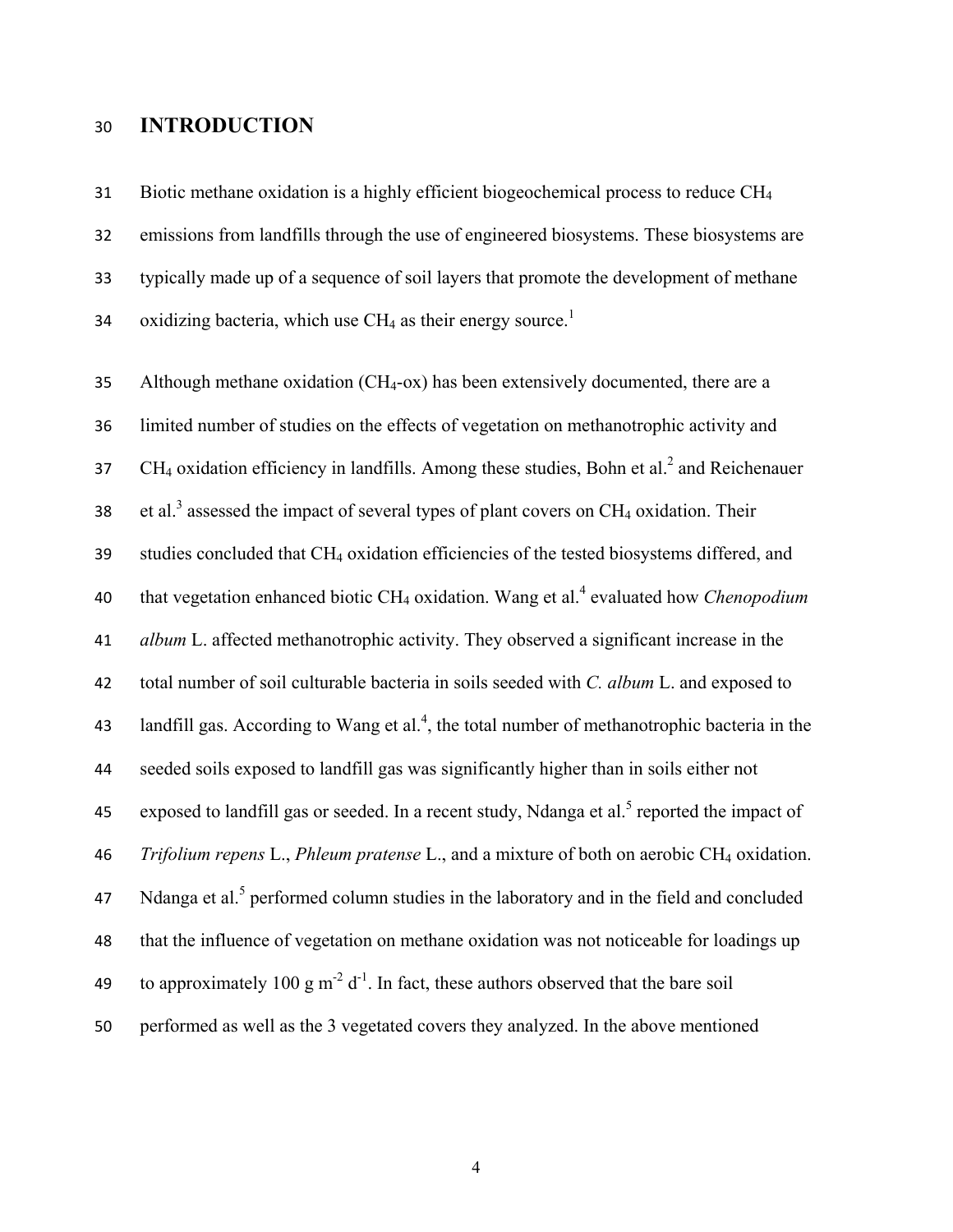51 studies, it was concluded that a positive impact of vegetation on biotic  $CH_4$  oxidation could be attributed to enhanced nutrient supply through the root system and gas diffusion. 53 The effect of vegetation on CH<sub>4</sub> oxidation in landfills may also be assessed through the 54 efficiency of the rhizospheric soil in oxidizing CH<sub>4</sub>. This is another subject that remains poorly documented in the technical literature relating to biosystems incorporated in landfill final covers. The rhizosphere is the zone of contact between root and soil that supports high levels of bacterial activity. Through root exudations (rhizodeposition), plants release organic compounds such as amino acids and sugars, which serve as energy substrates for soil heterotrophic microorganisms. This, in turn, may stimulate soil nutrient turnover with positive effects on methanotrophic populations. Accordingly, the abundance of micro-organisms in the rhizosphere is generally 5 to 20 times greater than 62 that found in non-vegetated soil.<sup>6,7</sup> Therefore a well-developed rhizospheric soil would accelerate CH4 oxidation. The variability in microbial composition and activity in the rhizosphere generally depends on the quality and quantity of root exudations, which vary according to plant species, age and vigor, as well as site specific factors such as soil 66 chemical properties and climatic conditions. $8<sup>8</sup>$ 

 The aim of the present study was to assess the importance of the rhizosphere in methane oxidation kinetics for a limited number of plant species commonly found at the Saint- Nicephore landfill in Quebec, Canada. We hypothesized that preconditioning the 70 rhizospheric soils (therefore the microflora) through exposure to  $CH_4$  (in fact landfill gas) might lead to faster development of CH4 oxidizing bacteria and, as a consequence, to 72 faster and earlier CH<sub>4</sub> oxidation, in comparison with unconditioned rhizospheric soils.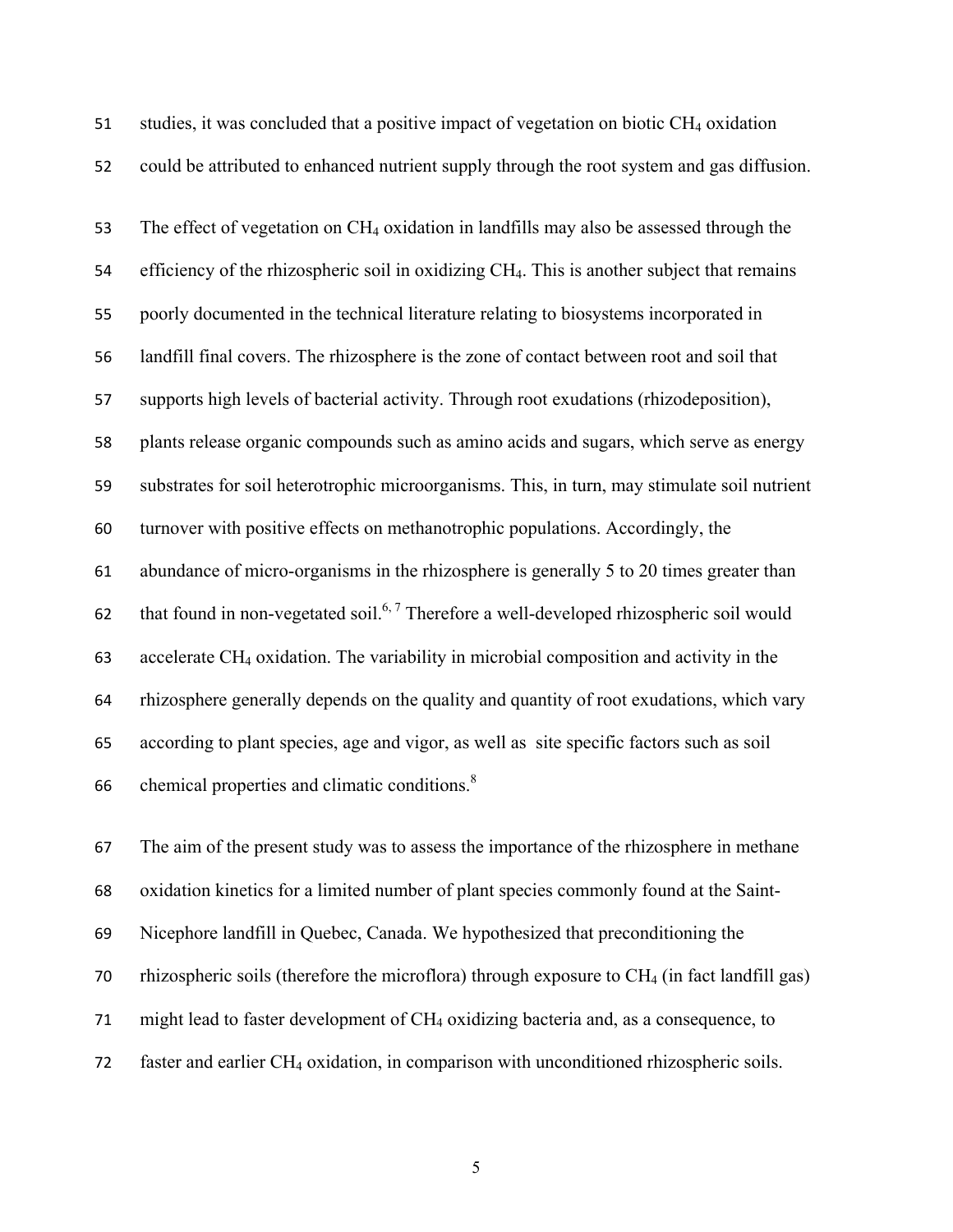This experimental plan was designed to document CH4 oxidation within the rhizosphere layer of the biosystems tested. The rhizospheric soils associated with 3 levels of root development, and for different plant species, were exposed to 3 levels of CH4 preconditioning. As schematized in [Figure 1,](#page-6-0) the lowest, medium and highest levels of root development were found in the very pre-exposed, moderately pre-exposed and never-before pre-exposed soils respectively. The kinetic approach, which has been 79 commonly employed to assess the capacity of soil materials to oxidize  $CH<sub>4</sub>$ , was adopted herein. It involves batch incubation for determining the kinetic parameters, such as the 81 potential rate of CH<sub>4</sub> oxidation and its associated half-life  $(t_{1/2})$ . To determine the CH<sub>4</sub>-ox kinetic parameters, rhizospheric soil samples were collected from 2 selected locations within a covered landfill and 1 from its surroundings, each associated with 1 of the 3 levels of preconditioning.

 One practical outcome of this investigation was the possibility of assessing whether or not some level of exposure of the rhizospheric soil to methane, prior to construction of the biosystem, might result in a faster - and more substantial - reduction in fugitive methane fluxes from landfills.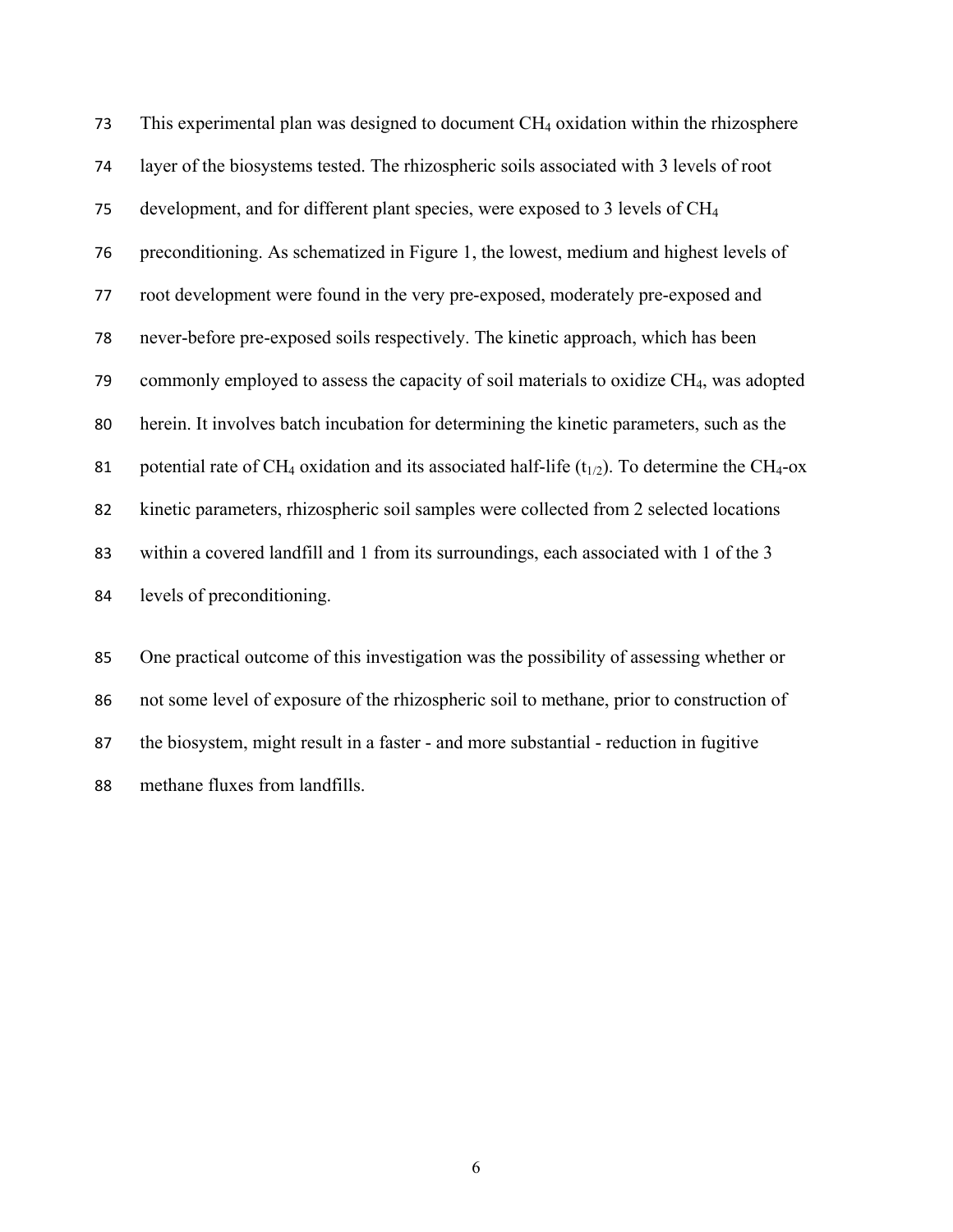

89

<span id="page-6-0"></span>90 **Figure 1.** Schematic framework of the study

91

# 92 **MATERIALS AND METHODS**

#### 93 **Study site**

94 Samples were obtained at a landfill site located in the municipality of Drummondville

95 (Saint-Nicephore), Quebec, Canada. Sampling regions were chosen based on plant cover

96 and CH4 pre-exposure level. 3 CH4 pre-exposure zones were selected: 1) never-before

97 pre-exposed zone (NEX), located < 30 m away from the landfill site, so as to obtain the

- 98 same plant species found on the final cover; 2) moderately pre-exposed zone (MEX),
- 99 located in an area where the final cover was placed approximately 8 years ago, and for
- 100 which CH4 emissions oscillate between 0-200 ppm; 3) very pre-exposed zone (VEX).
- 101 The latter was not actually a zone, but our own field column experiments, described in

102 Ndanga et al[.](#page-21-1)<sup>5</sup>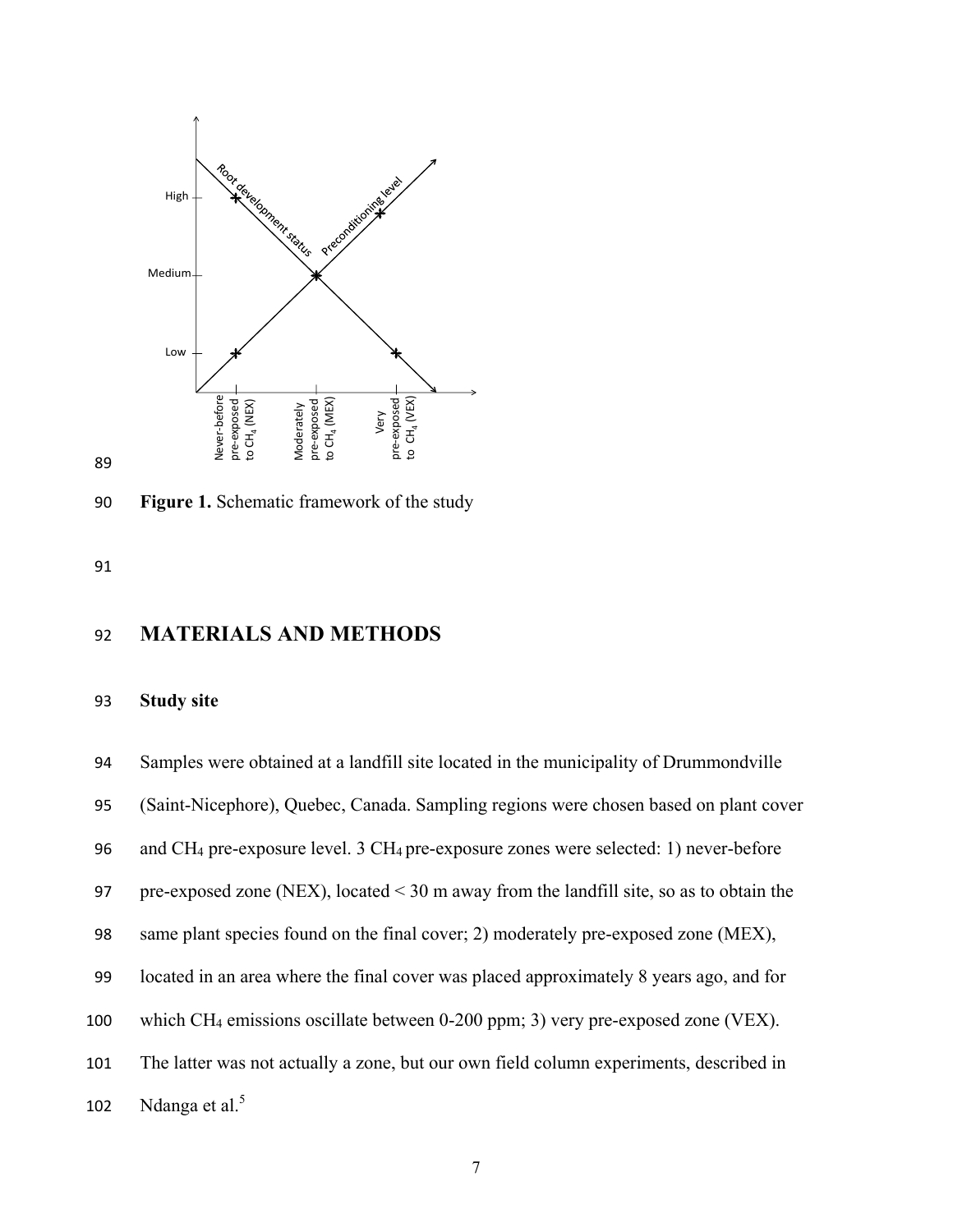For each CH4 pre-exposure zone, 3 plant species were considered for the study: clover (*Trifolium spp.* L.), timothy grass (*Phleum pratense* L.) and perennial ryegrass *(Lolium perenne* L.). These are commonly found species in the area within and around the landfill. However, for the VEX-soil, instead of ryegrass, a mixture of clover and timothy grass was used. As shown in [Figure 2,](#page-10-0) all 9 treatments (3 CH4 pre-exposure levels x 3 plant species) were carried out in 5 replicates, or blocks, for a total of 45 samples. For all the CH4 pre-exposure levels, sampling points were defined based on the premise that, in a delimited area of 1.5 x 1.5 m, a sampling point was retained if the plant species 111 of interest for the study covered at least 75% of total plant cover in the area. The sampling points chosen were geo-referenced using a GPS.

### **Soil sampling**

 Rhizospheric soil is defined as the soil that adheres to the roots after gently shaking them. Rhizospheric soil samples were collected in the upper 15-cm layer in July 2013, placed in 116 sterilized plastic bags and kept at approximately  $4^{\circ}$ C until further processing. The soils were classified as fine sand and their natural physical characteristics (water content and 118 organic matter) were measured. CH<sub>4</sub> incubation tests were performed without any adjustment of these initial values [\(Table 1\)](#page-8-0).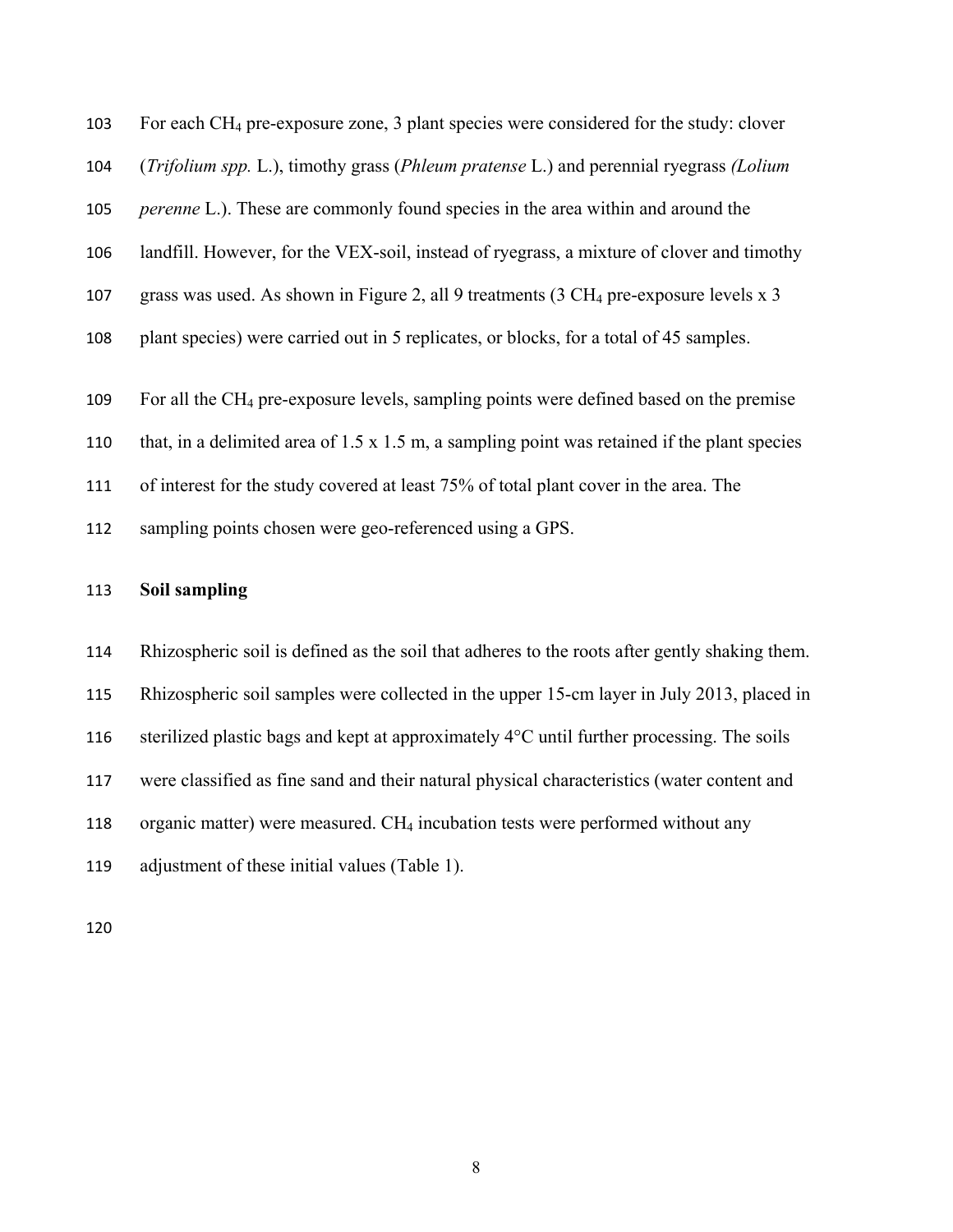<span id="page-8-0"></span>

| Soil type  | <b>Plant species</b> | <b>Water content</b><br>$(w/dw \%)^1$ | Organic matter<br>$(\%)^1$ |  |
|------------|----------------------|---------------------------------------|----------------------------|--|
| <b>NEX</b> | Clover               | $11.3 \pm 3.2$                        | $3.9 \pm 0.7$              |  |
|            | Timothy grass        | $13.9 \pm 1.9$                        | $4.4 \pm 0.7$              |  |
|            | Ryegrass             | $10.0 \pm 3.4$                        | $3.2 \pm 1.5$              |  |
| <b>MEX</b> | Clover               | $20.9 \pm 2.5$                        | $4.9 \pm 1.4$              |  |
|            | Timothy grass        | $21.2 \pm 5.3$                        | $4.6 \pm 1.4$              |  |
|            | Ryegrass             | $26.2 \pm 8.6$                        | $5.6 \pm 0.9$              |  |
|            | Clover               | $21.3 \pm 13.4$                       | $10.6 \pm 3.0$             |  |
| VEX        | Timothy grass        | $27.8 \pm 7.8$                        | $10.3 \pm 1.7$             |  |
|            | Mixture              | $22.7 \pm 9.2$                        | $8.9 \pm 1.8$              |  |

121 **Table 1.** Physical characteristics of rhizospheric soil

122  $\overline{I}$  Data are the mean  $\pm$  standard deviation of the 5 replicates of the rhizospheric soil.

### 123 **CH4-ox kinetic measurements**

124 After rhizospheric soil samples were removed from the refrigerator, they were left

125 overnight at ambient temperature before incubation. Approximately 100 g of fresh soil

126 samples were incubated in 500-ml Mason jars tightly closed. The jars were previously

127 tested to confirm their air-tightness (no loss of gas). A rubber septum was fitted to the cap

128 of the Mason jars to allow gas injection and sampling using a syringe.

129 Methane was injected into the jars so as to reach an initial CH<sub>4</sub> concentration of  $\sim$  45%.

130 Before CH<sub>4</sub> injection, an equal amount of air was removed from the jar to equilibrate the

131 pressure. The first gas measurement was taken within the first 2 minutes after gas

132 injection. CH<sub>4</sub>, CO<sub>2</sub> and O<sub>2</sub> concentrations in the headspace were monitored using a

133 Micro GC Agilent Technologies 3000A gas chromatograph. Incubation in each jar

134 continued until the CH4 concentration decreased below 1%.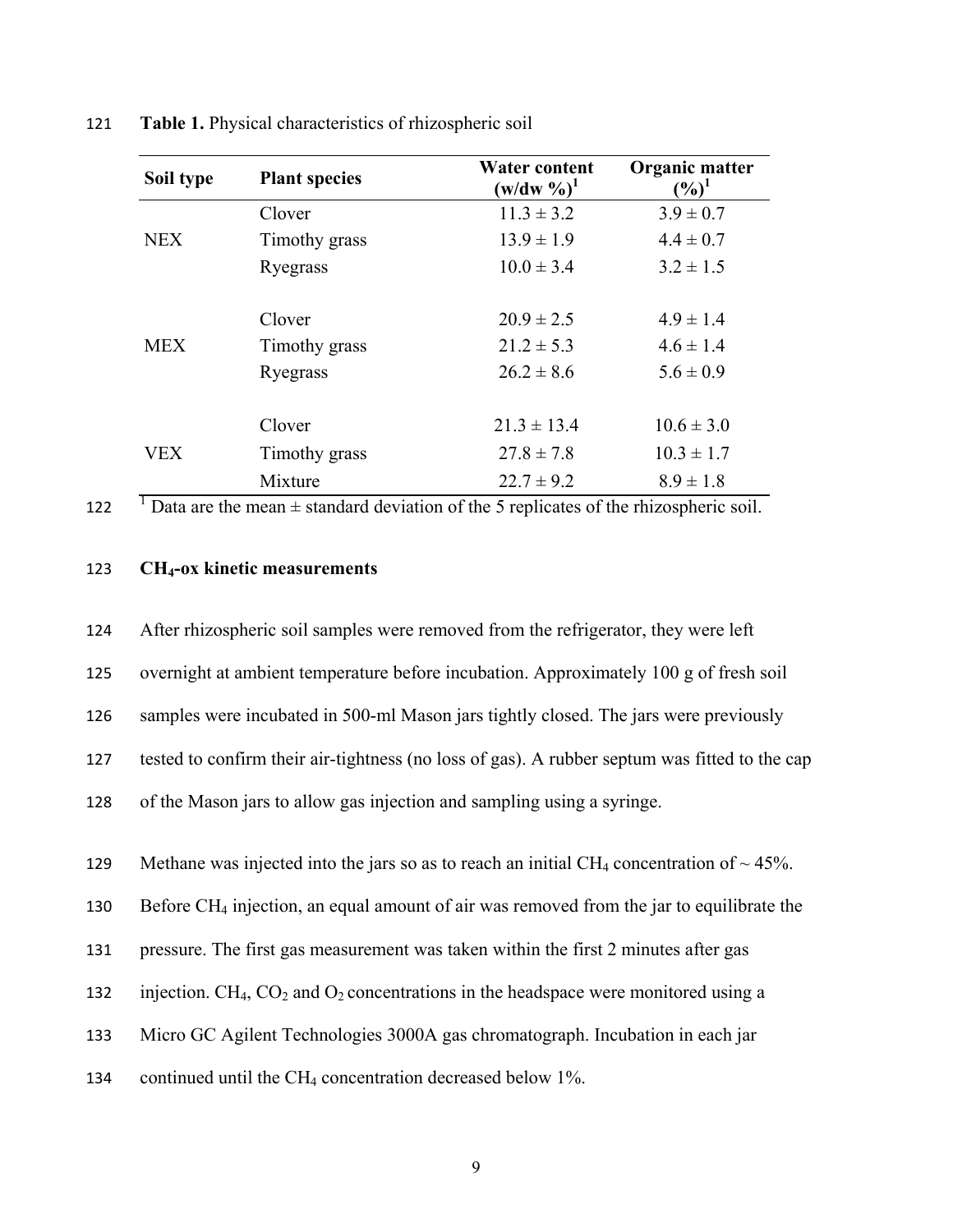Analyses were performed one block [\(Figure 2\)](#page-10-0) at a time and 3 parameters were defined in order to describe the CH4-ox kinetics: the lag time, which is the time required for the 137 rapid acceleration in CH<sub>4</sub> consumption to occur; the oxidation rate, k, and the CH<sub>4</sub> oxidation half-life (related to the oxidation rate). The latter two are respectively the 139 average slope of CH<sub>4</sub> consumption versus time plot, and the time required for the CH<sub>4</sub> concentration to decrease by one-half in the headspace.

141 The oxidation rate was obtained by fitting the measured CH<sub>4</sub> concentrations to the typical

142 zero-order reaction equation, i.e.  $-k = dC/dt$ , where C is the concentration. k was

143 normalized to the soil dry weight and its unit was  $\mu$ mol CH<sub>4</sub> /g d.w. /h.

#### **Statistical analyses**

 The results were analysed in two different ways. The first was an analysis of the effect of 146 the 9 different treatments (each representing a combination of  $CH_4$  pre-exposure level and plant species; [Figure 2\)](#page-10-0) on lag time and CH4 oxidation half-life responses. It was impossible to dissociate the effect of all the plant species studied herein from the effect of CH4 pre-exposure, due to the fact that the plant species were not always the same for each level of CH4 pre-exposure. A one-way ANOVA test was performed for each response variable of the 9 treatments. The second analysis (two-way ANOVA) tested the 152 effect of  $CH_4$  pre-exposure level and plant species on  $CH_4$  oxidation half-life. Only timothy grass and clover, the 2 plant species found in all 3 zones of CH4 pre-exposure, were considered in the second analysis. Post hoc Scheffé tests were performed after each ANOVA to identify differences between the treatments. For each statistical analysis, the statistical significance threshold was 95%.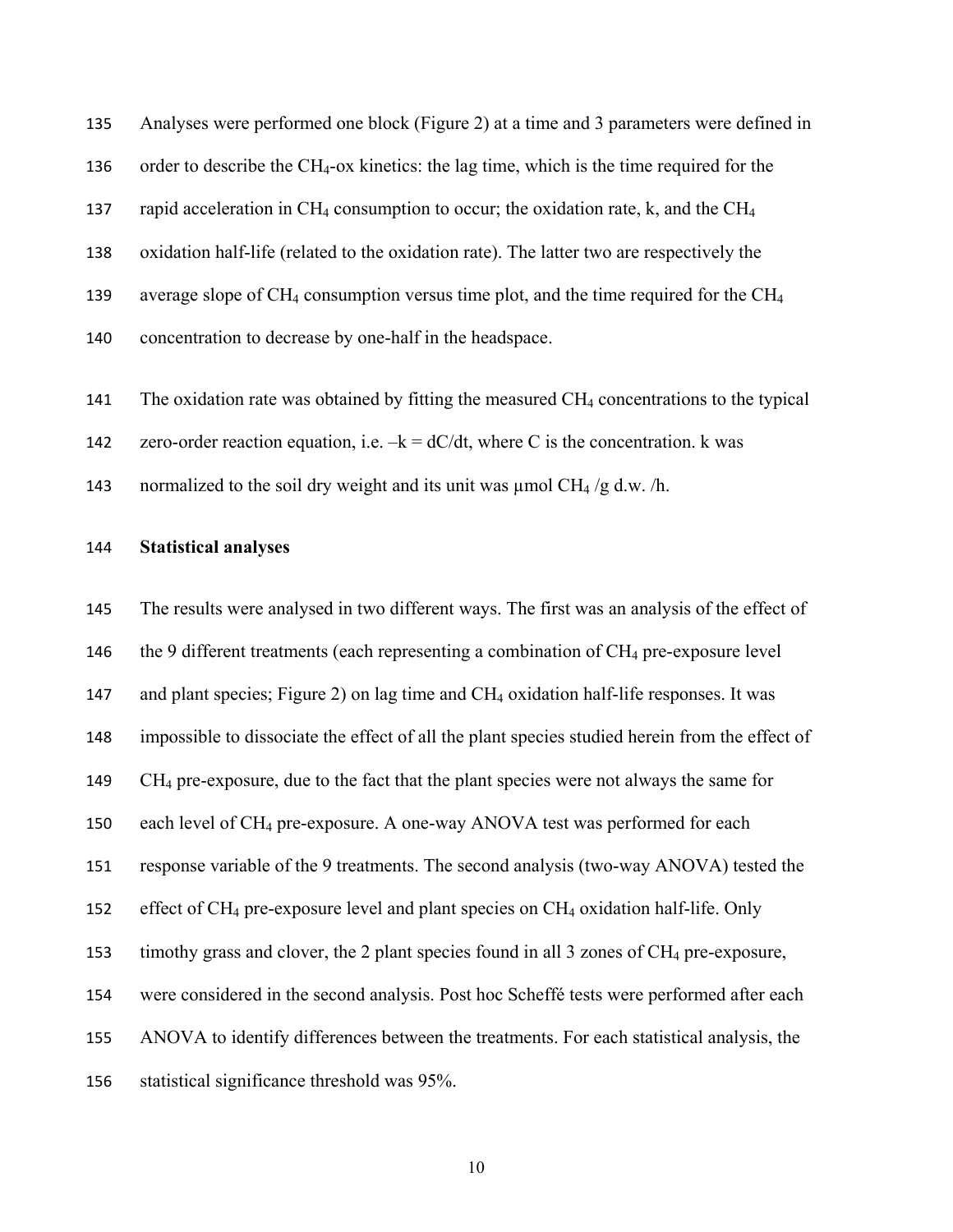

157

<span id="page-10-0"></span>158 **Figure 2.** Flowchart of the CH4-ox kinetic analyses

159

### 160 **RESULTS AND DISCUSSION**

### 161 **CH4 consumption with time**

162 The comparison of normalized CH4 concentration depletion in the rhizosphere of

163 different plant species and for different levels of CH<sub>4</sub> pre-exposure is presented in Figure

- 164 3. The normalized CH<sub>4</sub> concentration is the ratio of CH<sub>4</sub> concentration at time t
- 165 (monitored frequently) and the initial CH<sub>4</sub> concentration in the headspace (45%). The
- 166 curves represent the average of the 5 replicates of the rhizospheric soils and the hatched
- 167 zone defines the area within which the CH<sub>4</sub> consumption curves of the 5 replicates vary.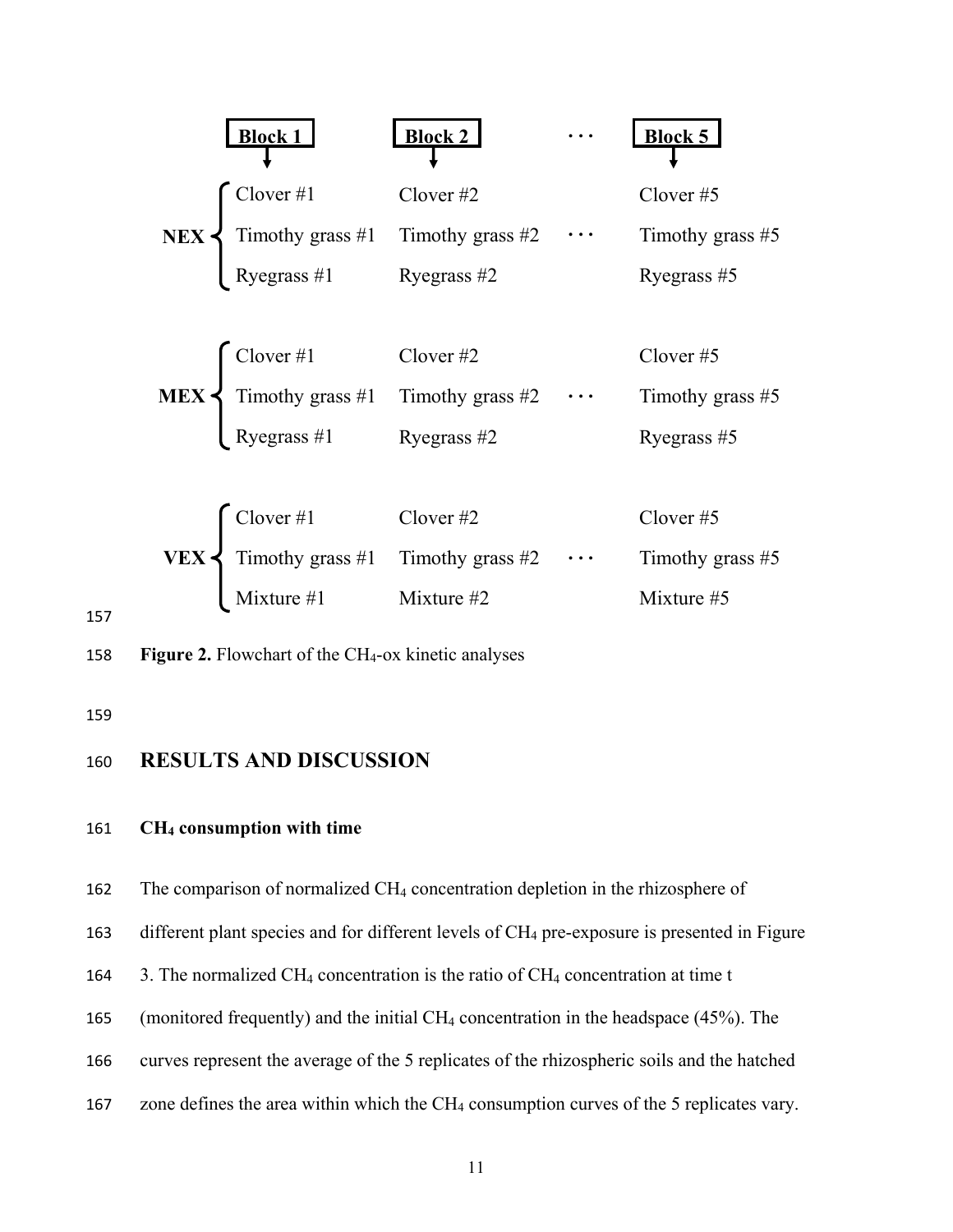



Figure 3. Variation of average normalized CH<sub>4</sub> concentrations with time within the

172 rhizospheres of (a) never-before pre-exposed; (b) moderately pre-exposed; and (c) very

<sup>173</sup> pre-exposed soils.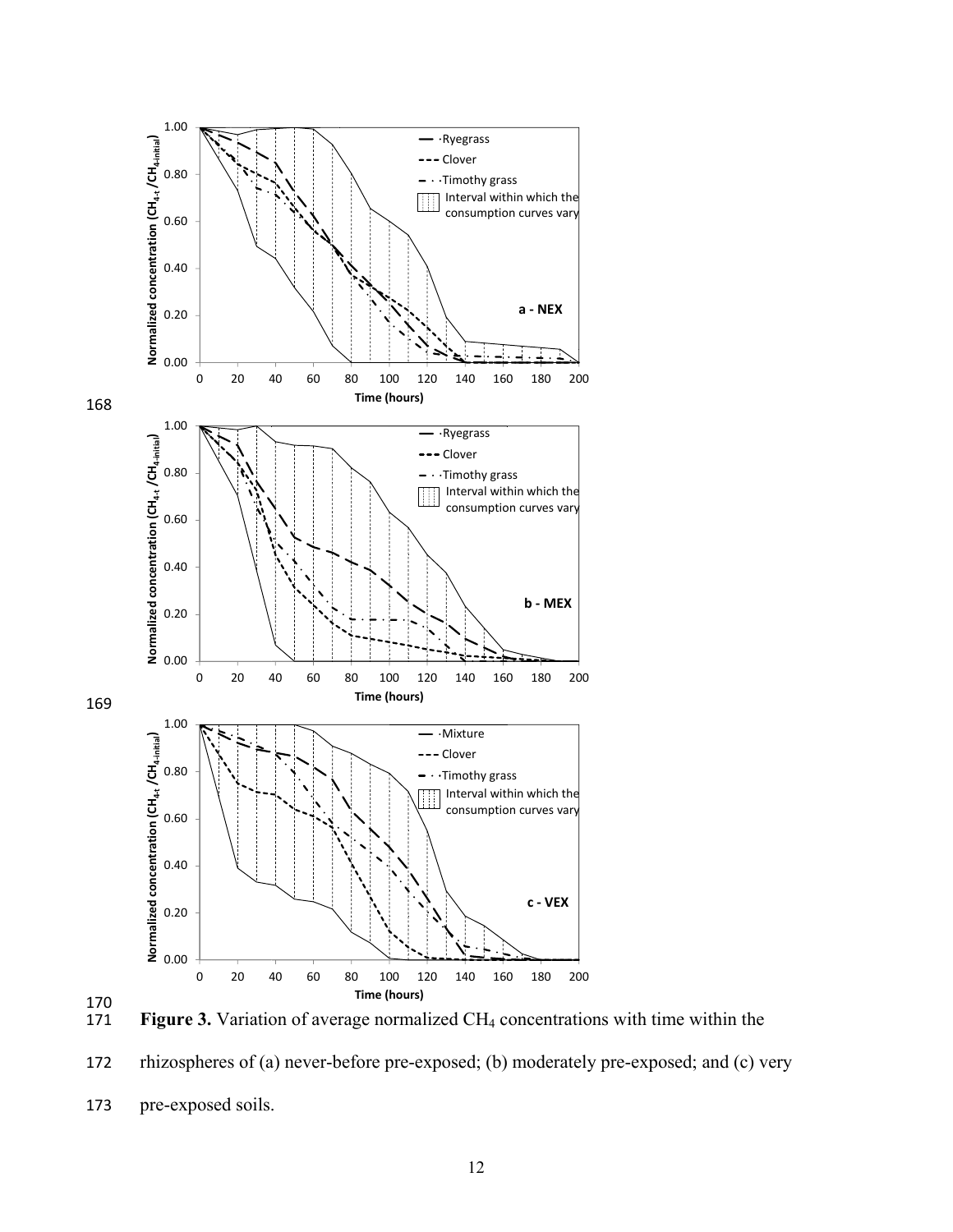For all the plant species studied herein, it took 50 to 200 hours for the rhizospheric soil to oxidize all the CH4. It is noteworthy that the average normalized methane concentration curves started to level off approximately at the same time in all cases. The average time 177 for total CH<sub>4</sub> consumption was 140 hours. Regardless of plant species, the average curves for the NEX soils nearly superimposed, suggesting that the plant species studied herein 179 did not affect the CH<sub>4</sub> response of NEX soils, as far as CH<sub>4</sub> oxidation is concerned. However, for the MEX and VEX soils, the curves obtained for the clover rhizosphere soil were below the others, suggesting that the CH4 consumption in this rhizosphere was faster compared to timothy grass, ryegrass or mixture rhizospheres. As expected, the normalized CH4 concentration curves varied widely between replicates (hatched zone). This variation was attributed to the fact that the samples were not homogeneous. Variations could therefore be a consequence of the specific characteristics of the samples, such as water content and organic matter content. For timothy grass, for 187 example, it took 50 hours for one replicate to consume all the CH<sub>4</sub>, whereas for another

replicate, it took 190 hours.

 Figure 3 reveals 3 phases of the consumption curves: lag time, high CH4 consumption and residual consumption. The lag time, whose values are presented in [Figure 4,](#page-14-0) is the 191 time required for the soil to accelerate CH<sub>4</sub> consumption. The high CH<sub>4</sub> consumption phase corresponds to a period of accelerated CH4 consumption, i.e. where the oxidation rate (k) is the highest. The residual consumption phase is associated with the slowdown 194 in the CH<sub>4</sub> consumption curve. The lag time for MEX soils  $(29.9\pm 22.2 \text{ h})$  was shorter 195 than those for the NEX and VEX soils  $(45.7\pm21.3 \text{ h}$  and  $45.2\pm16.5 \text{ h}$ , respectively). Moreover, Figure 3 shows that the CH4 consumption was faster for MEX than for the two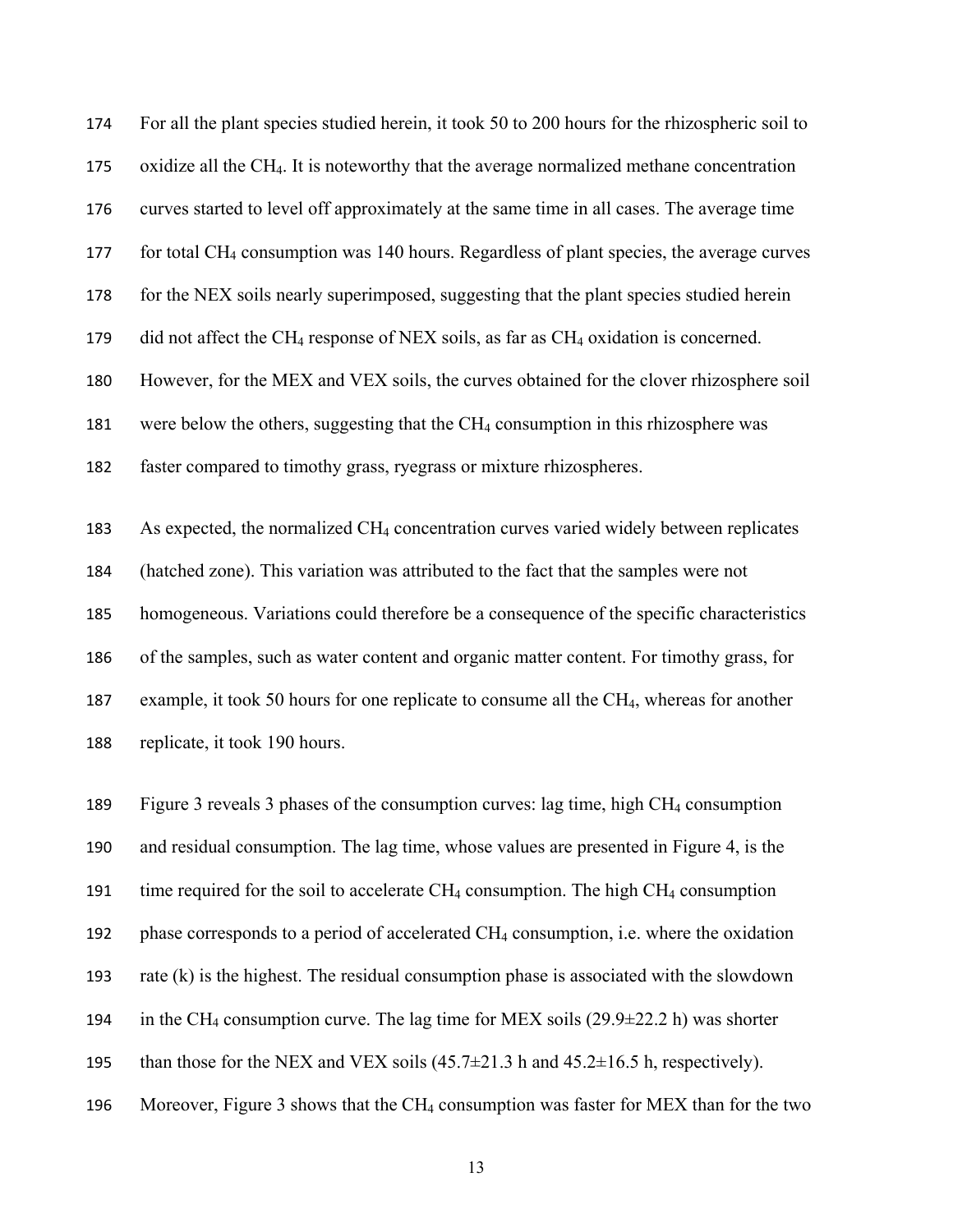other soils. Indeed, after 60 hours, 50 to 75% of CH4 was consumed in MEX soils, while only 20 to 40% was consumed in NEX and VEX soils. NEX and MEX samples were taken from places where the vegetation had been established for several years. Although no microbial analyses were performed for this project, one would expect to find well- established root zones and microbial biomass in these soil samples. The fact that MEX soils had been pre-exposed to CH4 for several years led to shorter lag times [\(Figure 4\)](#page-14-0), while lag times for the NEX samples were longer since the samples had never been pre- exposed to CH4. In the case of VEX soils, the rhizosphere was sampled from field tests 4 months after the bare soil had been seeded. At the time of sampling, the vegetation was 206 well grown and the rhizosphere had been exposed for more than one week to a  $CH<sub>4</sub>$ 207 loading of approximately 200 g CH<sub>4</sub> m<sup>-2</sup>d<sup>-1</sup>; a very high loading that could characterize a hotspot. Since vegetation was only 4 months old for VEX samples, one cannot expect the root zone to be as mature as in the NEX and MEX samples. Consequently, the VEX microbial biomass was not as developed, despite the fact that the methanotrophic community was well developed.

 An ANOVA performed on lag time data revealed that there was not a significant 213 difference in lag time between the 9 treatments ( $p > 0.05$ ). However, a significant difference was found between the clover-MEX and the mixture-VEX soils. Indeed, the shortest lag time was obtained for the clover-MEX soil (23.98±16.02 h) while the longest 216 was observed for the mixture-VEX soil  $(54.31 \pm 12.37 \text{ h})$ . This result suggests that the 217 rhizosphere of the clover and timothy grass mixture studied herein requires more time to 218 develop a methanotrophic community and to accelerate  $CH_4$  oxidation than all the other 219 treatments. In a study evaluating the  $CH_4$  oxidation efficiencies (MOE) of biosystems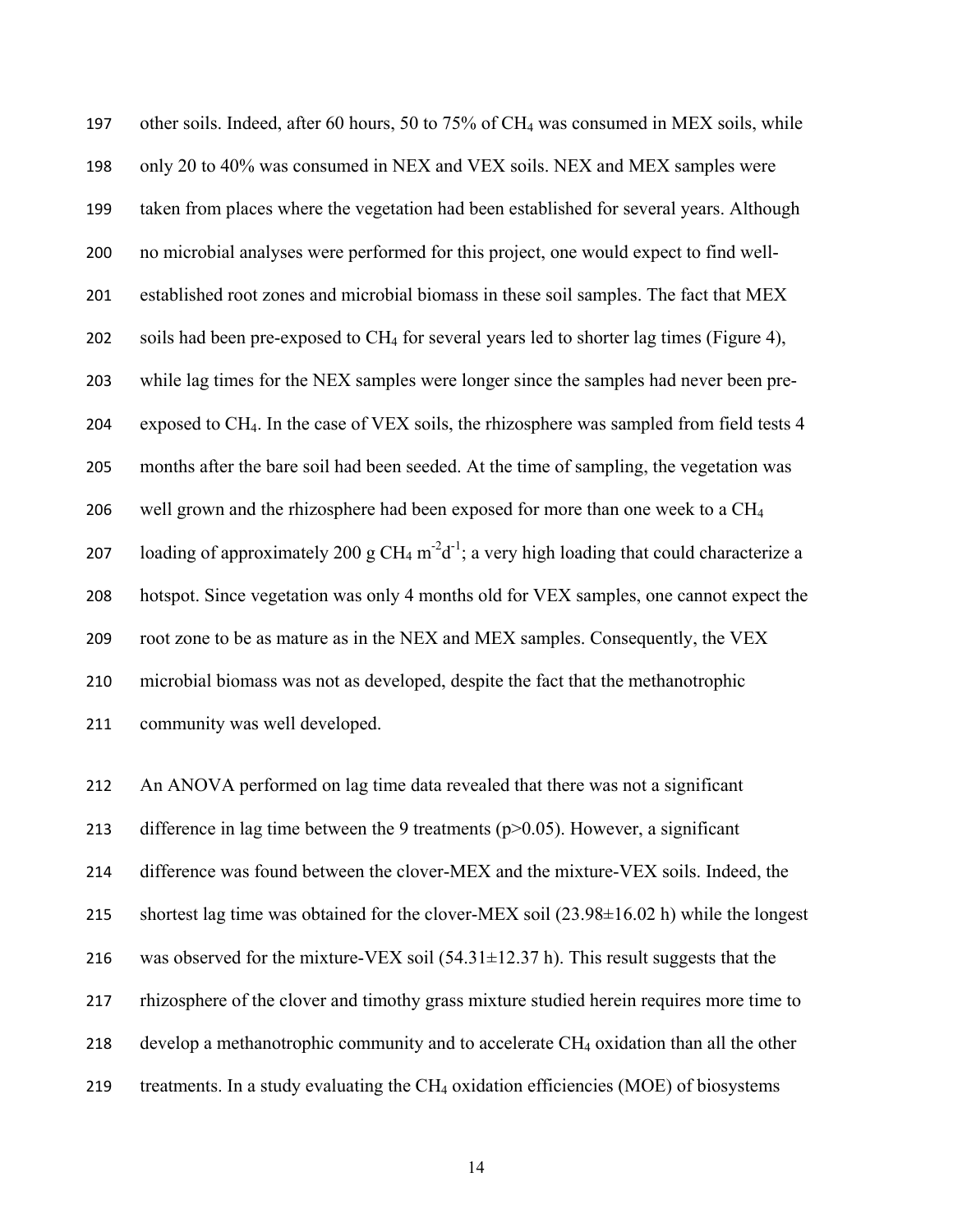220 covered with different types of plants, Ndanga et al.<sup>5</sup> found that the lowest MOE was 221 obtained for biosystems covered with the mixture of plants used in the present study, 222 rather than more uniform vegetation (such as timothy grass).





<span id="page-14-0"></span>224 **Figure 4.** CH4 oxidation lag times in rhizosphere of NEX, MEX and VEX soils, for 225 different plant species. *Error bars* are standard deviations from experiments on 5 226 replicate soil samples

### 227 **Effect of plant species and CH4 pre-exposure on CH4-ox kinetics**

228 [Table 2](#page-15-0) shows the average of the oxidation rates  $(k)$  of the 5 replicates, and the standard 229 deviation. The constant k represents the rate of  $CH_4$  consumption with time. It is the 230 average slope along the CH<sub>4</sub> oxidation experiment (until  $\text{[CH}_4] \sim 0\%$ ). Therefore, the 231 greater the value of k, the faster the reaction. In order to determine the reaction order,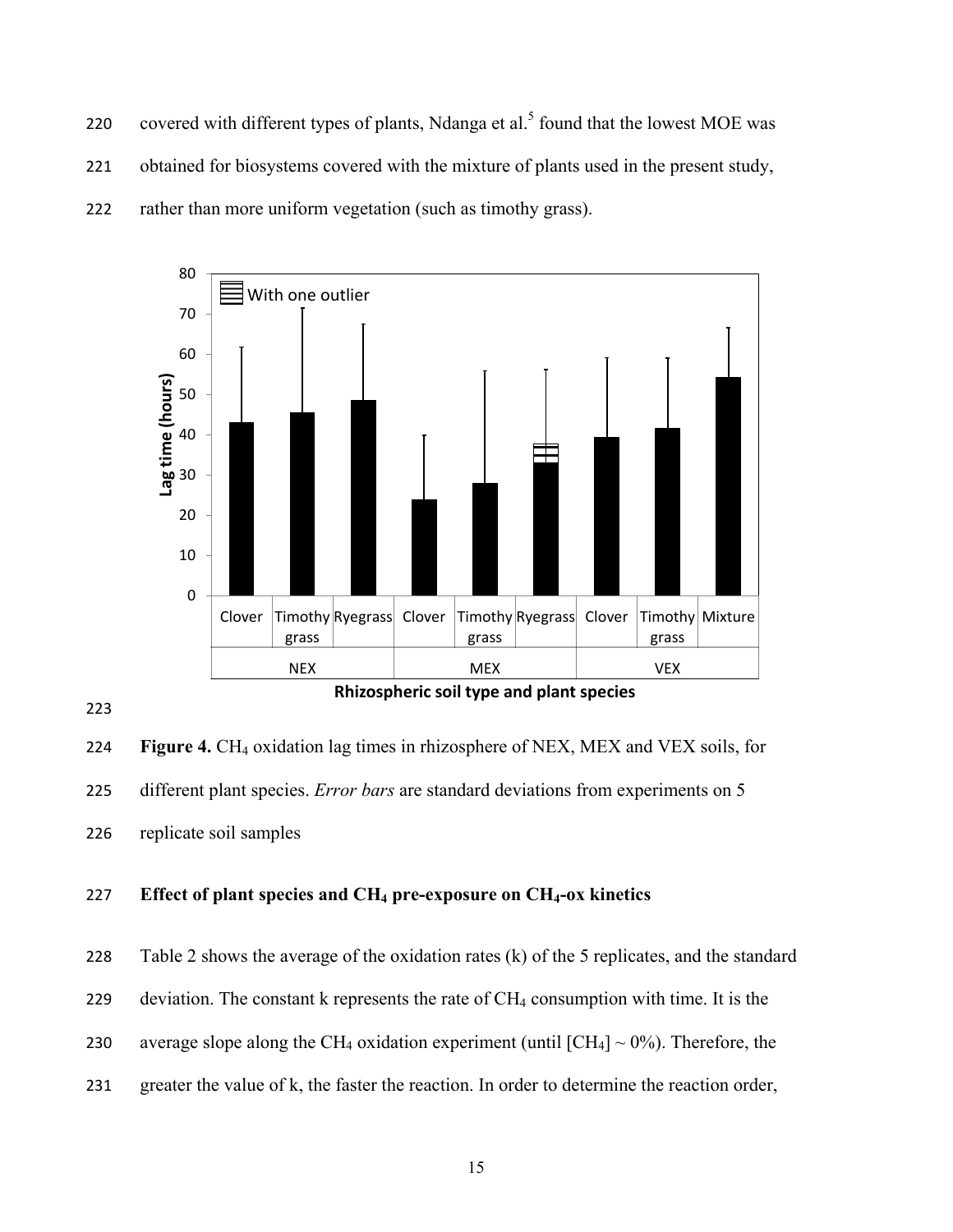| 232 |  |  | linear regression analyses were performed using the results of consumption tests |
|-----|--|--|----------------------------------------------------------------------------------|
|     |  |  |                                                                                  |

- 233 performed with the 5 replicates of each of the 9 treatments. First and zero order kinetic
- 234 models were tested. The limiting condition was the initial CH<sub>4</sub> concentration, which was
- 235 set at 45%. Most of the treatments were fitted with the zero order kinetic model ( $R^2$  was
- 236 statistically significant when considering p<0.05). Accordingly, oxidation rates were
- 237 calculated using the zero-order reaction model. This corroborates what is usually
- 238 obtained in cases of high initial  $CH_4$  concentration.<sup>9-13</sup>

<span id="page-15-0"></span>239 **Table 2.** Average methane oxidation rates in never-before pre-exposed, moderately pre-

| Soil type                | <b>Plant species</b> | Oxidation rate (k)<br>(µmol CH <sub>4</sub> /g d.w./h) <sup>1</sup> |
|--------------------------|----------------------|---------------------------------------------------------------------|
| <b>NEX</b>               | Clover               | $0.75 \pm 0.29$                                                     |
|                          | Timothy grass        | $0.97 \pm 0.35$                                                     |
|                          | Ryegrass             | $0.80 \pm 0.30$                                                     |
| <b>MEX</b>               | Clover               | $1.21 \pm 0.60$                                                     |
|                          | Timothy grass        | $1.05 \pm 0.48$                                                     |
|                          | Ryegrass             | $0.79 \pm 0.54$                                                     |
| <b>VEX</b>               | Clover               | $0.94 \pm 0.65$                                                     |
|                          | Timothy grass        | $0.63 \pm 0.21$                                                     |
| $\overline{\phantom{a}}$ | Mixture              | $0.53 \pm 0.12$                                                     |

240 exposed and very pre-exposed rhizospheric soils.

241 **Data are the mean**  $\pm$  standard deviation ( $n = 5$ ).

242 The oxidation rate values obtained in this study are very close to those reported in the 243 literature for landfill cover soils. In a review paper, Scheutz et al.<sup>14</sup> reported oxidation 244 rates for landfill soils in the same range as those presented above, i.e. 0.5 to 1.2 µmol 245 CH<sub>4</sub>/g.d.w./h (8 to 19 µg CH<sub>4</sub>/g.d.w./h).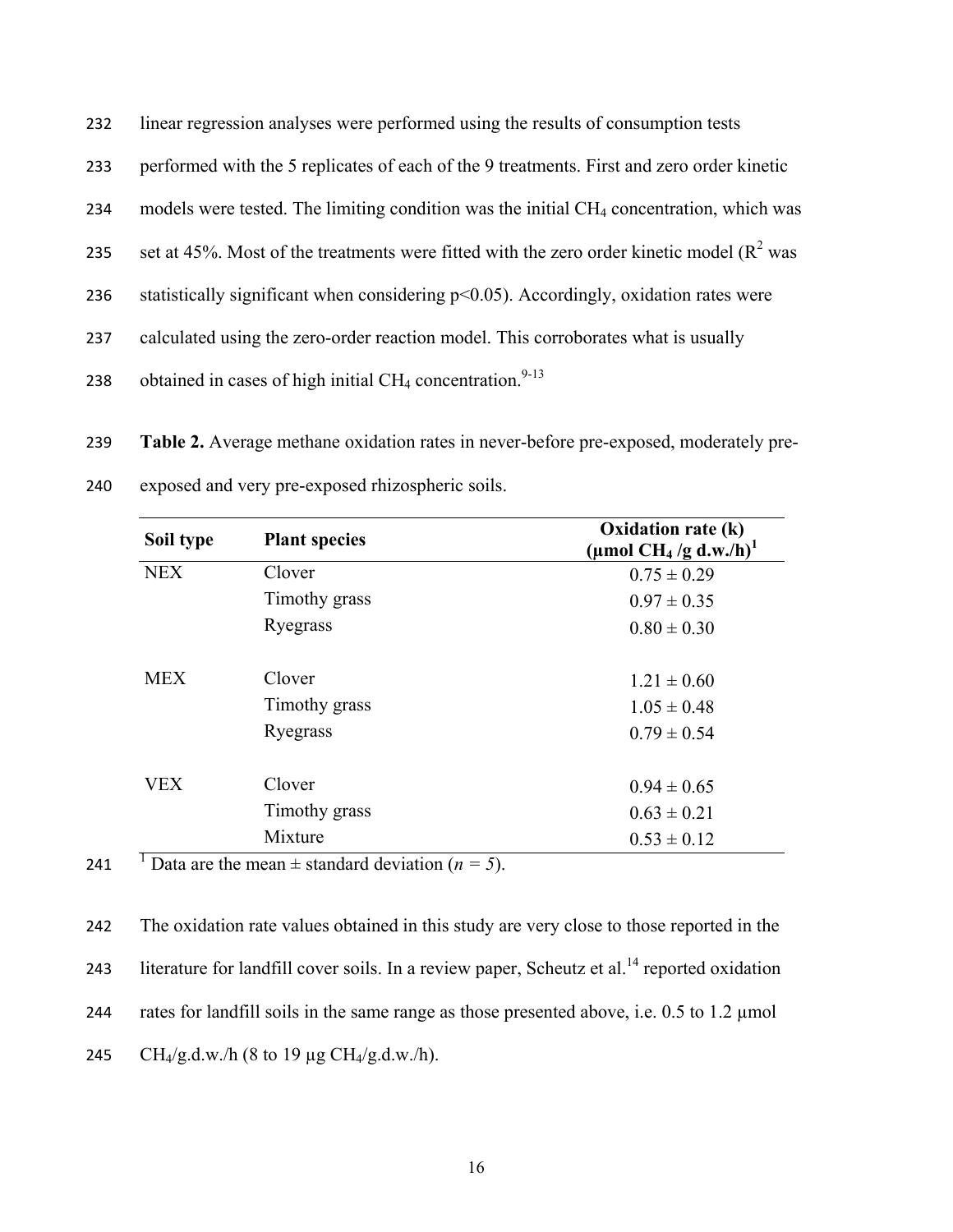It can be observed in the present study that all the k values fall within the same order of 247 magnitude (Table 2). This suggests that for the soil materials studied herein, CH<sub>4</sub> 248 oxidation was not affected by CH<sub>4</sub> pre-exposure level and plant species. In order to confirm this observation, a one way ANOVA was performed using the methane oxidation half-life, which represents the time required for the concentration of a chemical to decrease by one-half. The half-life is a direct function of the oxidation rate and is calculated according to the following equation:

$$
t_{1/2} = \frac{0.5 \times [CH_4]_{initial}}{k}
$$
 [1]

253 Figure 5 presents the average  $t_{1/2}$ . The result of the ANOVA is presented in Table 3. 254 Similar to lag time, the MEX-soil had the lowest half-life values, suggesting that CH<sub>4</sub> consumption was the fastest in this rhizospheric soil. Indeed, the highest oxidation rates were obtained in the MEX-soil [\(Table 2\)](#page-15-0); specifically the clover-MEX which had the shortest lag time and half-life and the highest oxidation rate. However, the statistical analysis performed in all samples, including the outlier half-life value obtained for the ryegrass-MEX soil, revealed that the differences between half-lives of the 9 treatments 260 were not significant ( $p > 0.05$ ), i.e. any difference in oxidation rate cannot be attributed to 261 plant species combined to  $CH_4$  pre-exposure, whether or not the outlier is considered. In the present case differences in half-life would be attributed to factors such as initial water content of the samples, organic matter content, microbial biomass and stage of root development.

265 In order to distinguish the possible effect of plant species from the effect of the  $CH_4$  pre-266 exposure on the value of  $t_{1/2}$ , a two-way ANOVA was performed with clover and timothy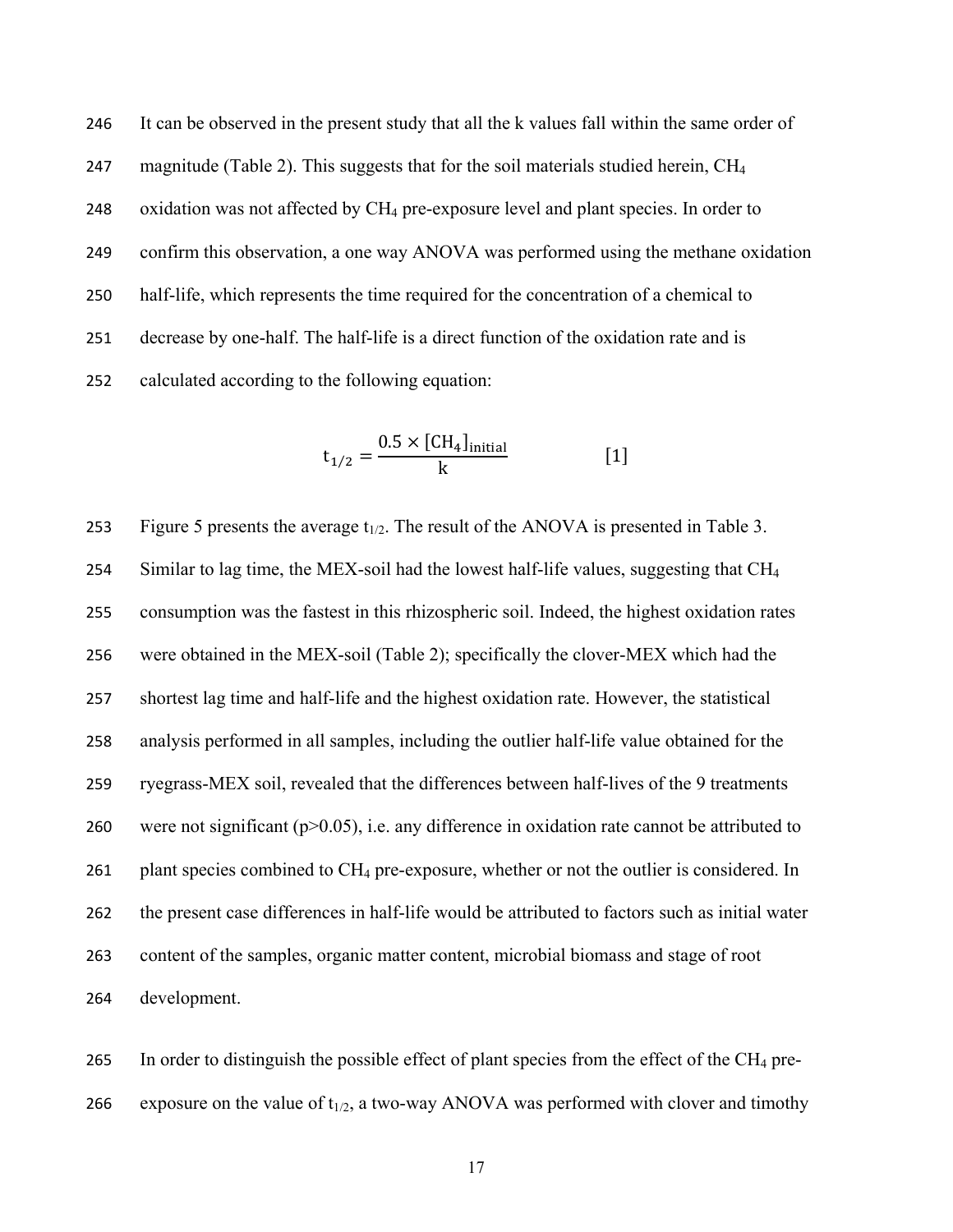267 grass for the NEX, MEX and VEX soils. This analysis shows that the two factors (plant 268 species and CH<sub>4</sub> pre-exposure) do not have a significant effect on  $t_{1/2}$  (p>0.05). An 269 interaction test between these two factors on  $t_{1/2}$  also showed that the plant species did not 270 interact ( $p > 0.05$ ) with CH<sub>4</sub> pre-exposure, as far as CH<sub>4</sub> oxidation half-life was concerned.



271

272 **Figure 5.** CH<sub>4</sub> oxidation half-lives in the rhizosphere of NEX, MEX and VEX soils for 273 different plant species. *Error bars* are standard deviations from test results from 5 274 replicates.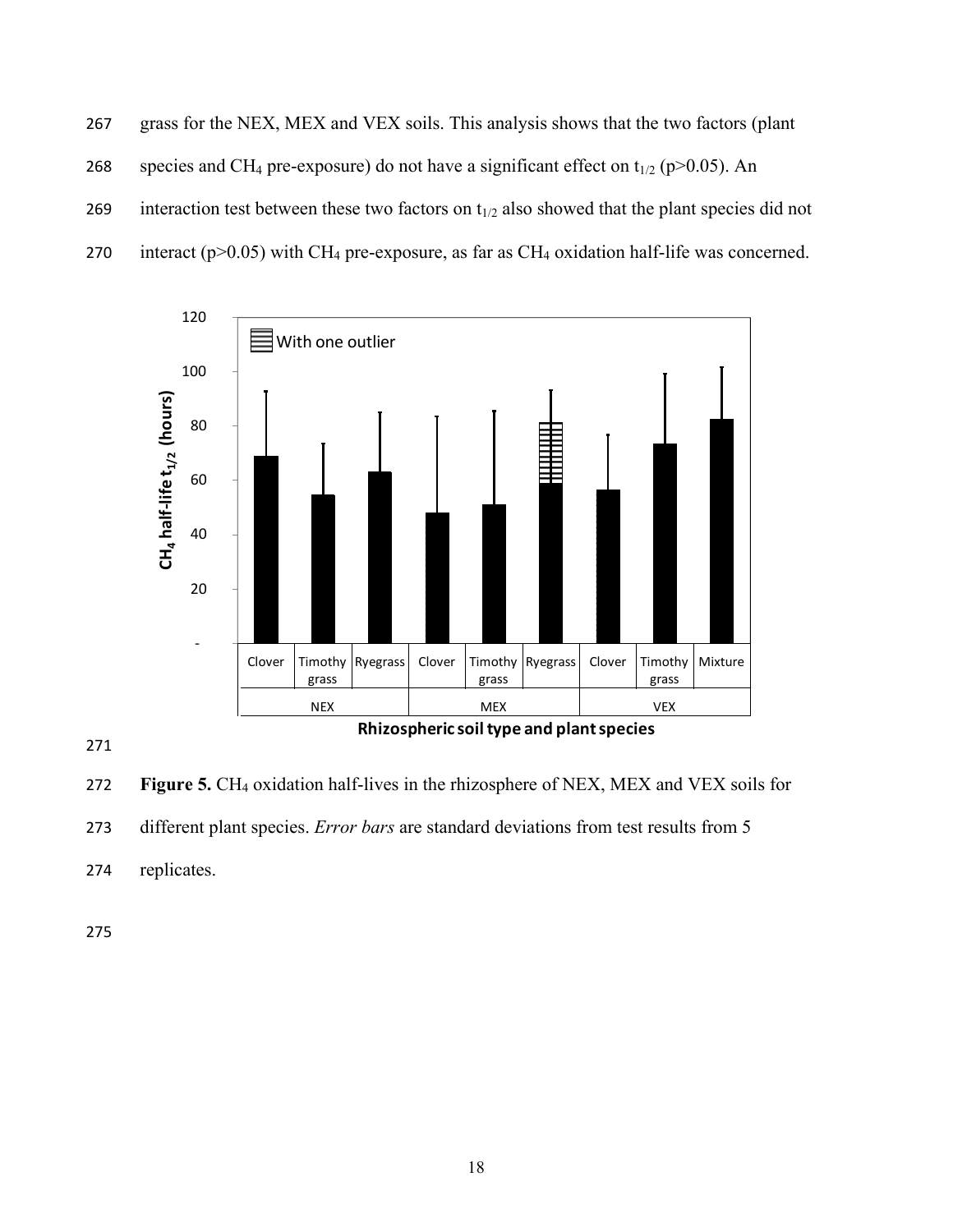276 **Table 3.** Results of the ANOVA evaluating the effects of plant species and level of CH4

Model 8 6640.88 830.11 0.9426 0.496 Treatment 8 6640.88 830.11 0.9426 0.496

| <b>Source</b> | Sum of squares | Mean Square F statistic | p value |
|---------------|----------------|-------------------------|---------|
| <b>Block</b>  | 6563.05        | 1640.76                 |         |

Residual error 32 28180.60 880.64

277 pre-exposure on half-life.

278

#### 279 **Further discussions and practical aspects**

Corrected total 44 41384.53

280 The results presented above show that there is no clear relationship between the

281 following parameters: 1) type of plant species considered herein (and their associated

282 rhizospheric soil); 2) potential  $CH_4$  oxidation in landfill covers; and 3) level of

283 preconditioning the soil microbial communities with CH<sub>4</sub>. In addition, Ndanga et al.<sup>5</sup>

284 concluded that root depth did not influence the rate of methane oxidation in biosystems,

285 for the same plant species studied herein. These results do not corroborate those obtained

286 by Epp and Chanton<sup>15</sup>, Watson et al.<sup>16</sup> and Nouchi et al.<sup>17</sup> among others, who concluded

287 that there is a positive correlation between methane oxidation, root depth and plant

288 species in wetlands, peat and other anoxic media.

289 In a study comparing the CH<sub>4</sub>-ox kinetics of a rhizospheric clayey soil (planted) and a 290 non-rhizospheric clayey soil (unplanted), both collected from a landfill cover, Wang et 291 al.<sup>4</sup> found no significant difference in oxidation rates, except for one sampling day. They 292 concluded that "plant growth plays an integrated role in enhancing the number and 293 activity of soil methanotrophic bacteria". Furthermore, several authors have reported

294 maximum k values for unplanted sandy loam and forest soils lower than those obtained in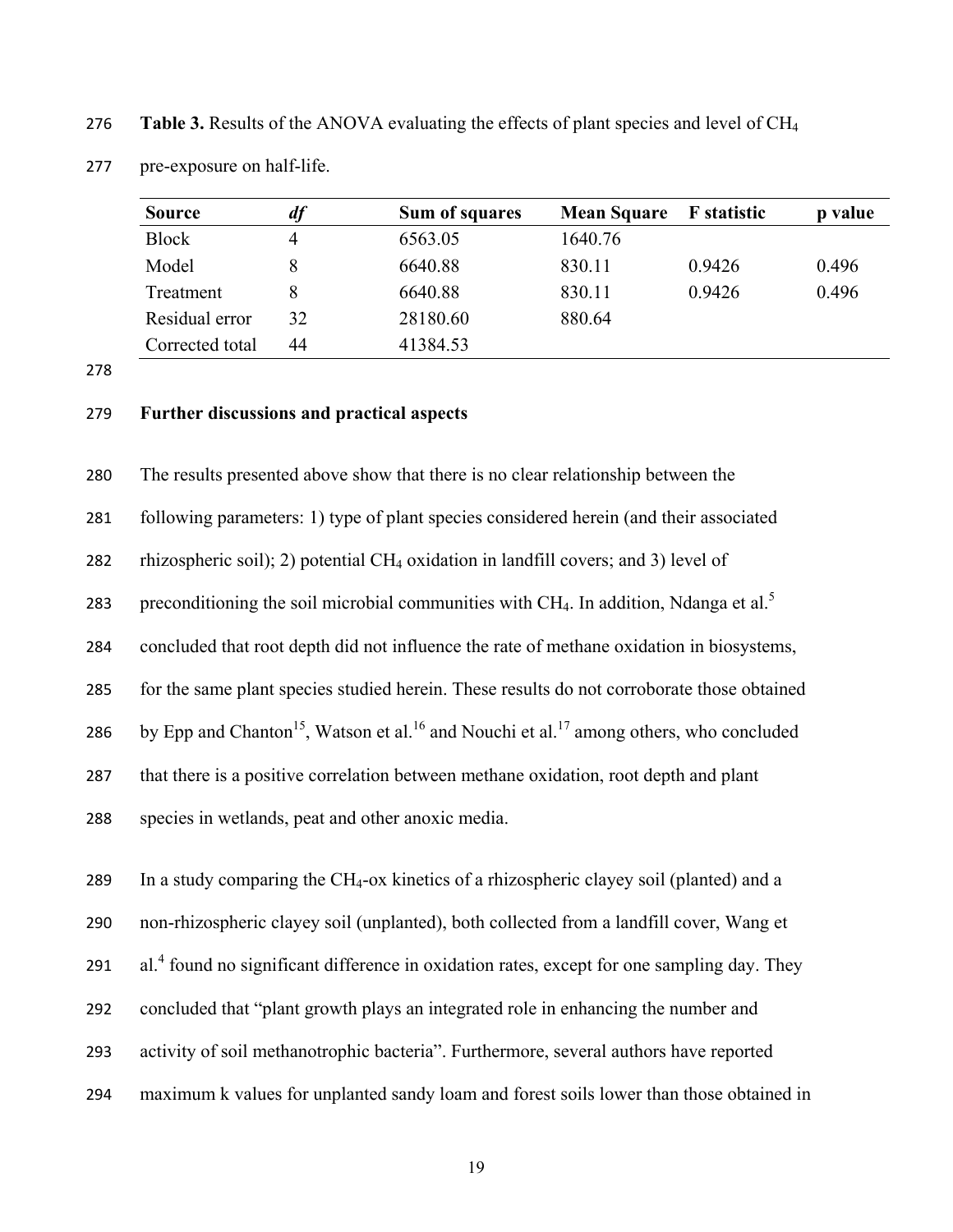295 this study during the high CH<sub>4</sub> consumption phase (obtained from the maximum slopes of 296 the curves presented in Figure 3).<sup>18-24</sup> This suggests that rhizospheric soils may have promoted CH4 oxidation by providing an environment conducive for microbial growth 298 and activity. However, for mature compost Mor et al.<sup>25</sup> and Scheutz et al.<sup>11</sup> reported oxidation rate values two to five times greater. These findings are not surprising given that mature well-structured compost was identified and recognized as the best soil for 301  $\,$  CH<sub>4</sub> uptake.<sup>[14](#page-22-0)</sup>

302 It is noteworthy that for the high initial  $CH_4$  concentrations applied (45%), the lag time for all soils was less than 3 days. The lowest average lag times were obtained for moderately pre-exposed rhizospheric soil to CH<sub>4</sub>. The latter may have created a favourable environment for methanotrophic development. There would be interest in further documenting the role of pre-exposure, because it could lead to novel strategies (or complementary measures) to mitigate hotspots in final covers, such as using previously exposed soils around hotspots.

The main limitations of this study were the number of plant species tested. It would be

relevant to further study the interactions between vegetation and methane oxidation

including complex phenomena such as changes in gas diffusion patterns, changes in the

physical and chemical characteristics of soils due to plant growth, etc.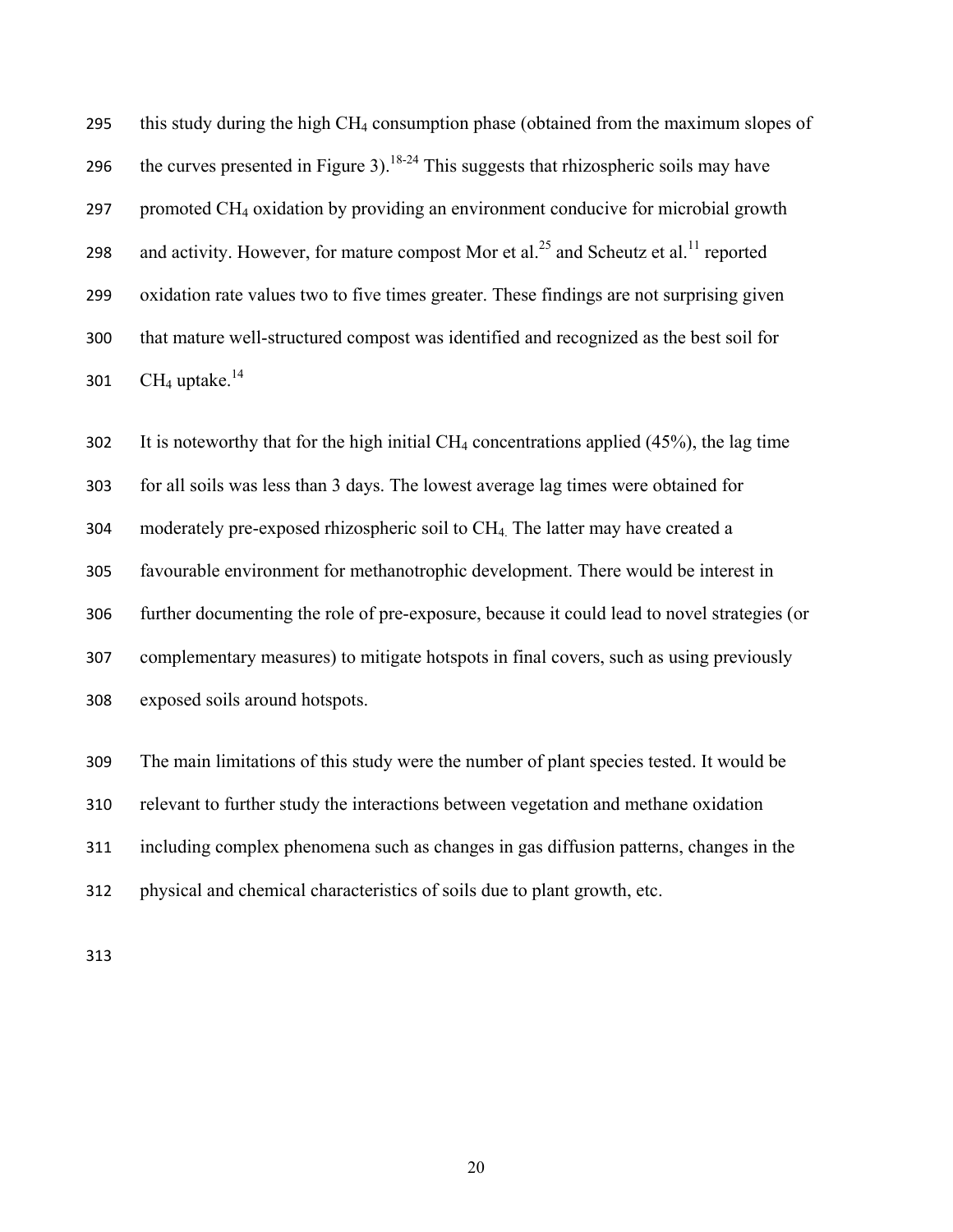# **AUTHOR INFORMATION**

#### **\*Corresponding Author**

- Postal address: 2500, boul. de l'Université, Sherbrooke, Quebec, Canada J1K 2R1.
- Phone: +1 819-821-7906. E-mail: alexandre.cabral@usherbrooke.ca
- **Note:** The authors declare no competing financial interest.

# **ACKNOWLEDGEMENTS**

- This study received financial support from the Natural Science and Engineering Research
- Council of Canada (NSERC) and Waste Management (WM Quebec Inc.), under the
- collaborative research and development grant # CRD 379885-08 and from the
- Consortium de recherche et innovations en bioprocédés industriels du Québec (CRIBIQ).
- The invaluable help of Jean-Guy Lemelin, technician, must also be acknowledged.

# **REFERENCES**

- <span id="page-20-0"></span> 1. Hanson, R. S.; Hanson, T. E., Methanotrophic bacteria [Review]. *Microbiological Reviews* **1996,** *60*, (2), 439 ff.
- <span id="page-20-1"></span>2. Bohn, S.; Brunke, P.; Gebert, J.; Jager, J., Improving the aeration of critical fine-
- grained landfill top cover material by vegetation to increase the microbial methane
- oxidation efficiency. *Waste Management and Research* **2010**, 10.
- <span id="page-20-2"></span> 3. Reichenauer, T. G.; Watzinger, A.; Riesing, J.; Gerzabek, M. H., Impact of different plants on the gas profile of a landfill cover. *Waste Management* **2011,** *31*, (5), 843-853.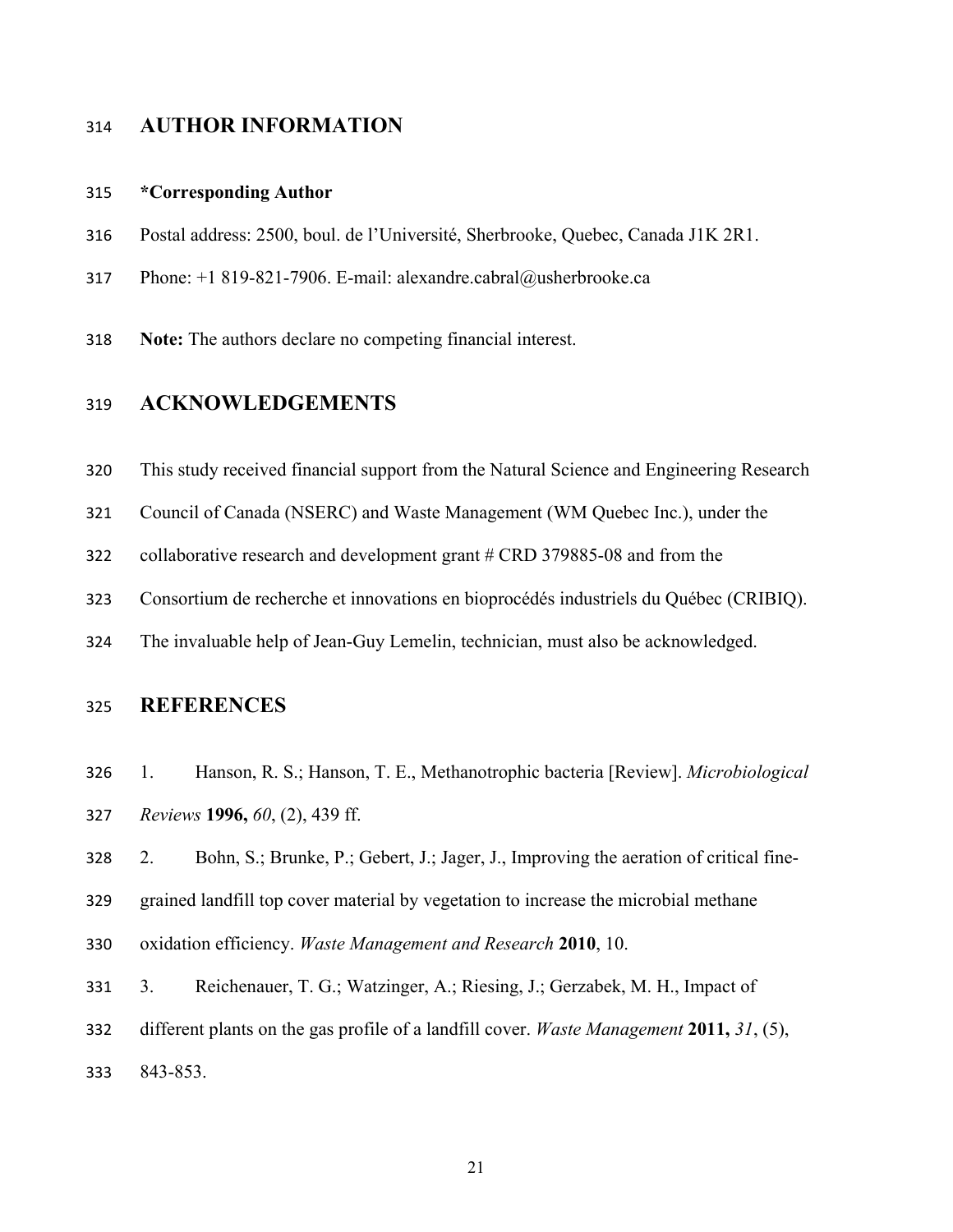- <span id="page-21-0"></span> 4. Wang, Y.; Wu, W.; Ding, Y.; Liu, W.; Perera, A.; Chen, Y.; Devare, M., Methane oxidation activity and bacterial community composition in a simulated landfill cover soil is influenced by the growth of Chenopodium album L. *Soil Biol. and Bioch.* **2008,** *40*, (9), 2452-2459.
- <span id="page-21-1"></span>5. Ndanga, É. M.; Cabral, A. R.; Bradley, R.; Johnson, T. R., Potential effect of
- vegetation on methane oxidation efficiency of biocovers: Laboratory and field
- experiment, In *Proceedings of the Fourteenth International Waste Management and*
- *Landfill Symposium*, Cossu, R., Ed. CISA Publisher: S. Margherita di Pula, Cagliari,
- Italy, 30 Sept-4 Oct, 2013; Paper 214.
- <span id="page-21-2"></span>6. Atlas, R. M.; Bartha, R., *Microbial Ecology: Fundamentals and Applications*. 3<sup>rd</sup>
- ed.; The Benjamin Cummings Publishing Company, Inc: Redwood City, 1993; p 563.
- <span id="page-21-3"></span>7. Katznelson, H., The "rhizosphere effect" of mangels on certain groups of soil
- microorganisms. *Soil Science* **1946,** *62*, (5), 343-354.
- <span id="page-21-4"></span>8. Walton, B. T.; Guthrie, E. A.; Hoylman, A. M., Toxicant degradation in the
- rhizosphere. In *Bioremediation through Rhizosphere Technology*, American Chemical
- Society: 1994; Vol. 563, pp 11-26.
- <span id="page-21-5"></span>9. Kightley, D.; Nedwell, D. B.; Cooper, M., Capacity for methane oxidation in
- landfill cover soils measured in laboratory-scale soil microcosms. *Applied and*
- *Environmental Microbiology* 1995, pp 592-601.
- 10. Bender, M.; Conrad, R., Kinetics of CH4 oxidation in oxic soils exposed to
- ambient air or high CH4 mixing ratios. *FEMS Microbiology Letters* **1992,** *101*, (4), 261-
- 269.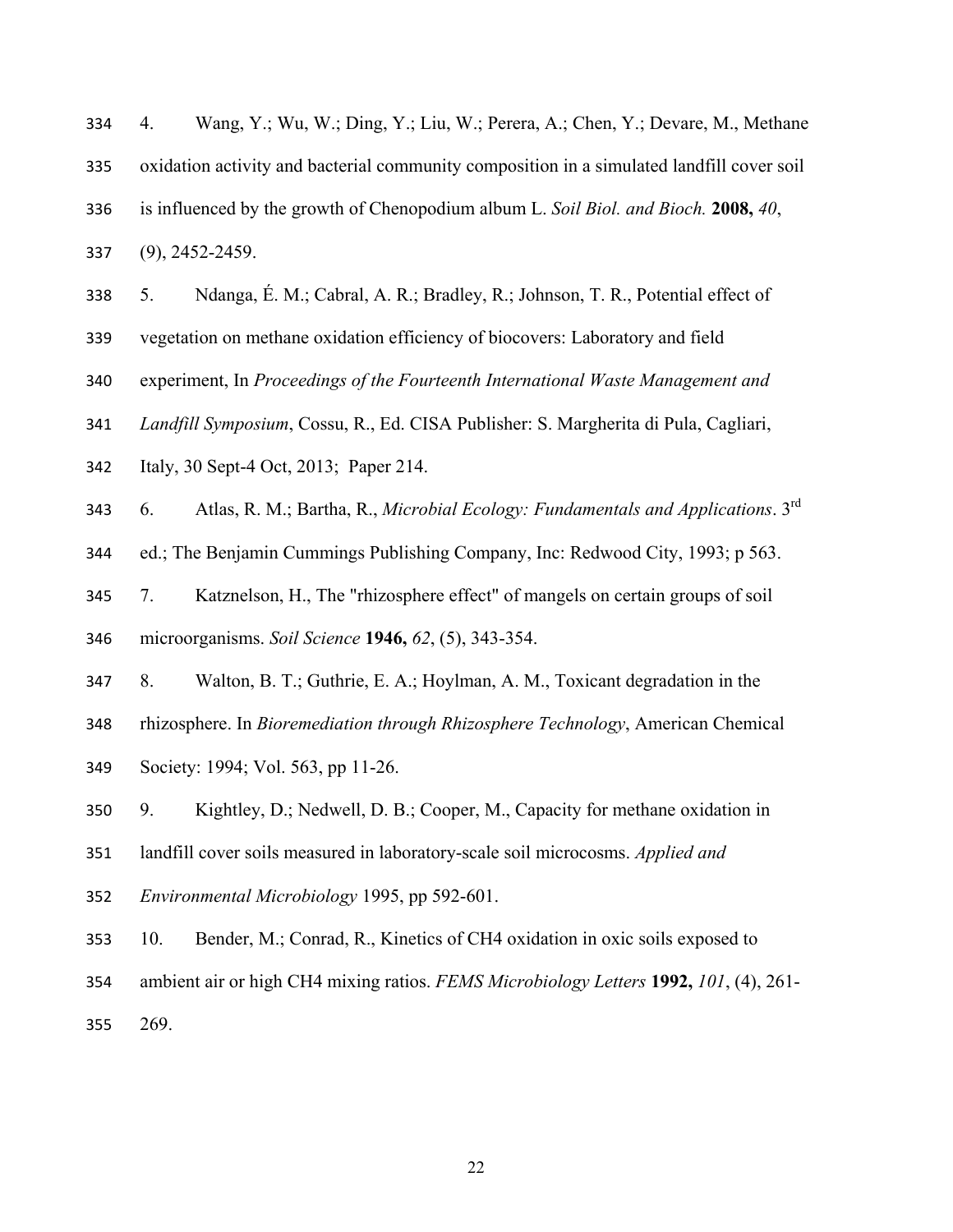<span id="page-22-5"></span>

|     | 356 11. | Scheutz, C.; Pedicone, A.; Pedersen, G. B.; Kjeldsen, P., Evaluation of respiration         |
|-----|---------|---------------------------------------------------------------------------------------------|
| 357 |         | in compost landfill biocovers intended for methane oxidation. <i>Waste Management</i> 2011, |
|     |         | $358$ $31, (5)$ , $895-902$ .                                                               |

12. Whalen, S. C., Reeburgh, W.S. and Sandbeck, K.A., Rapid methane oxidation in

a landfill cover soil. *Applied and Environmental Microbiology* **1990,** *56*, 3405-3411.

 13. Czepiel, P. M.; Mosher, B.; Crill, P. M.; Harriss, R. C., Quantifying the effect of oxidation on landfill methane emissions. **1996,** *101*, (D11), 16721-16729.

<span id="page-22-0"></span>14. Scheutz, C.; Kjeldsen, P.; Bogner, J. E.; De Visscher, A.; Gebert, J.; Hilger, H.

A.; Huber-Humer, M.; Spokas, K., Microbial methane oxidation processes and

 technologies for mitigation of landfill gas emissions. *Waste Management and Research*  **2009,** *27*, (5), 409-455.

<span id="page-22-1"></span> 15. Epp, M. A.; Chanton, J. P., Rhizospheric methane oxidation determined via the methyl fluoride inhibition technique. **1993,** *98*, (D10), 18413-18422.

<span id="page-22-2"></span>16. Watson, A.; Stephen, K. D.; Nedwell, D. B.; Arah, J. R. M., Oxidation of methane

in peat: Kinetics of CH4 and O2 removal and the role of plant roots. **1997,** *29*, (8), 1257-

1267.

<span id="page-22-3"></span>17. Nouchi, I.; Mariko, S.; Aoki, K., Mechanism of methane transport from the

rhizosphere to the atmosphere through rice plants. *Plant Physiology* **1990,** *94*, (1), 59-66.

- <span id="page-22-4"></span>18. Hilger, H. A.; Wollum, A. G.; Barlaz, M. A., Landfill methane oxidation response
- to vegetation, fertilization, and liming. *Journal of Environmental Quality* **2000,** *29*, (1),

324-334.